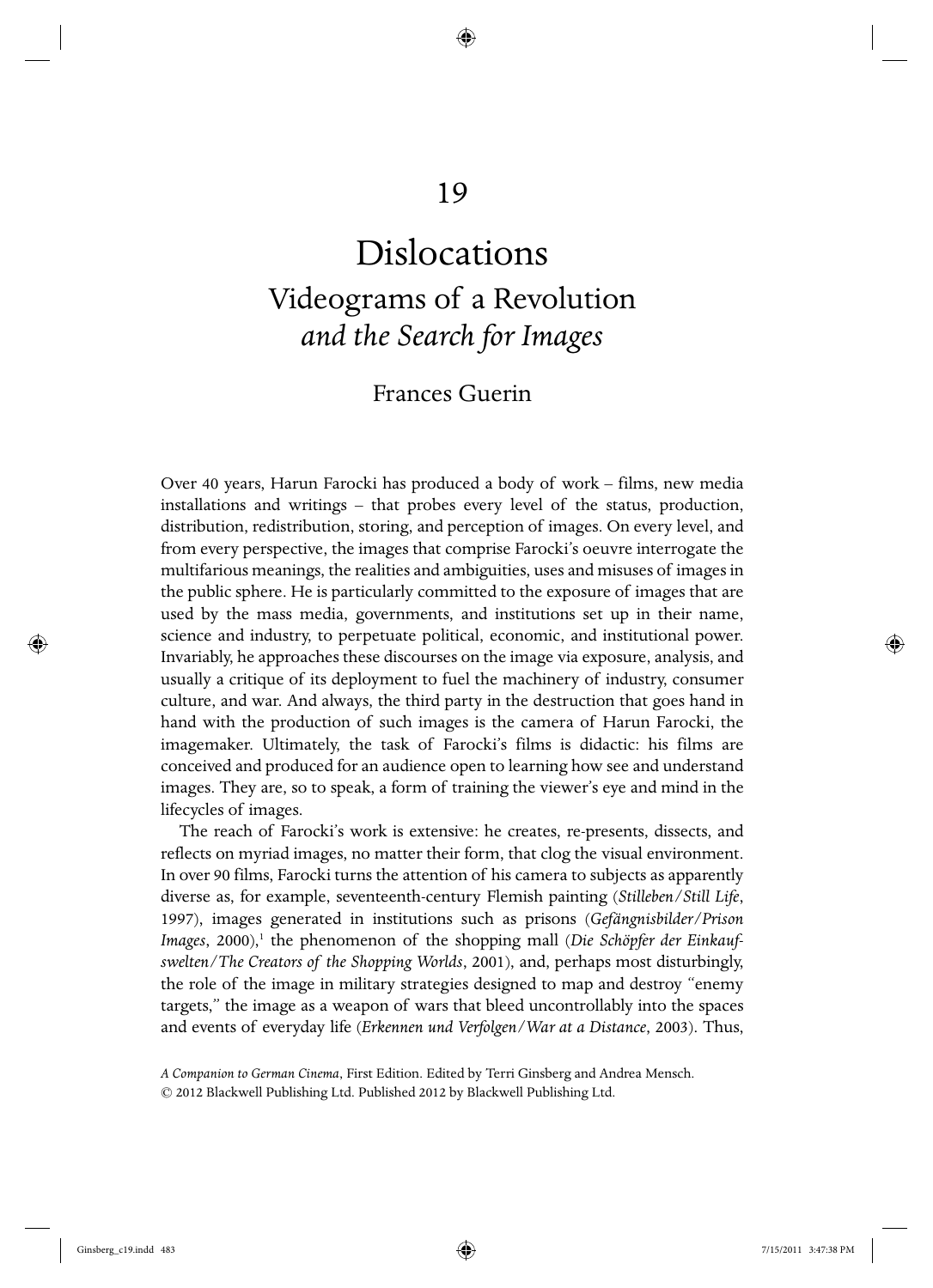⊕

in *Prison Images* Farocki's camera is placed in the perspective of the all-seeing eye of the panopticon, and in *The Creators of the Shopping Worlds* the camera follows the way that our behavior in the mall is researched, planned in advance, and ultimately controlled through surveillance videos, body scans, computer generated projections. In films such as *Bilder der Welt und Inschrift des Krieges/Images of the World and the Inscription of War* (1988) and *War at a Distance* – perhaps Farocki's best known films – he exposes, for example, how the development of image technologies in wartime such as the video head of a smart bomb in 1953 accelerates the development of televisual technologies in everyday life. The two spheres are thus intimately connected. Whether his camera is interrogating the inextricability of industry, the machinery of war, and the television image (*Zwischen zwei Kriegen/ Between Two Wars*, 1978), between the production of Napalm B, the exploitation of human labor, and documentary filmmaking (*Nicht Löschbares Feuer/Inextinguishable*  Fire, 1969),<sup>2</sup> or between the "opinion industry" – porn magazines, advertising, and so on – and fiction filmmaking, it leaves no doubt of its own complicity in the corrosion of human freedom and democracy in the age of industrial capitalism. Despite the diversity of topics and the media in which they are represented, Farocki's films are, at heart, always about training the viewer in how images are produced, appropriated, mobilized by those in power to perpetuate their ideological and political agendas.

Simultaneously, alongside an overwhelming analysis of the contemporary use of images, Farocki's images embrace a belief in, and an interrogation of the revolutionary potential of images. Even as the image – of surveillance for example – entraps and debilitates, it sets the conditions of escape and possibility, it points to that which is outside its frame. Similarly, the image as instrument of measurement, calculation and automation embraces the possibility of indeterminacy, the tendency toward deviation and the potential to function as the ground of political and ideological protestation and contestation. And, while Farocki has made very clear, particularly through drawing attention to their industrial status and their function as visual mediation, even if his own films are complicit in the violence of twentieth-century industry and culture, he holds onto the last shred of belief that they still have the power to educate and effect change. In an obvious example, a film such as *Inextinguishable Fire* evidences the incineration of napalm on its innocent, unsuspecting victims, and traces the chemical back to the factories and workers responsible for its production, Dow Chemical in Michigan. With our eyes open to the film image as pivot in the process of witnessing such violence, Farocki leaves the viewer in no doubt of his teaching: "When napalm is burning, it is too late to extinguish it. You have to fight napalm where it is produced: in the factories."<sup>3</sup>

In the film's exposition sequence, Farocki reads the testimony of a Vietnamese victim of napalm burns. Because "you" (the viewer) will "close your eyes" if the film shows the burns of the young man, Farocki demonstrates the violence of napalm through an ersatz violence. He extinguishes a burning cigarette on his bare arm, announcing that a cigarette burns at 400 degrees while napalm burns at 3000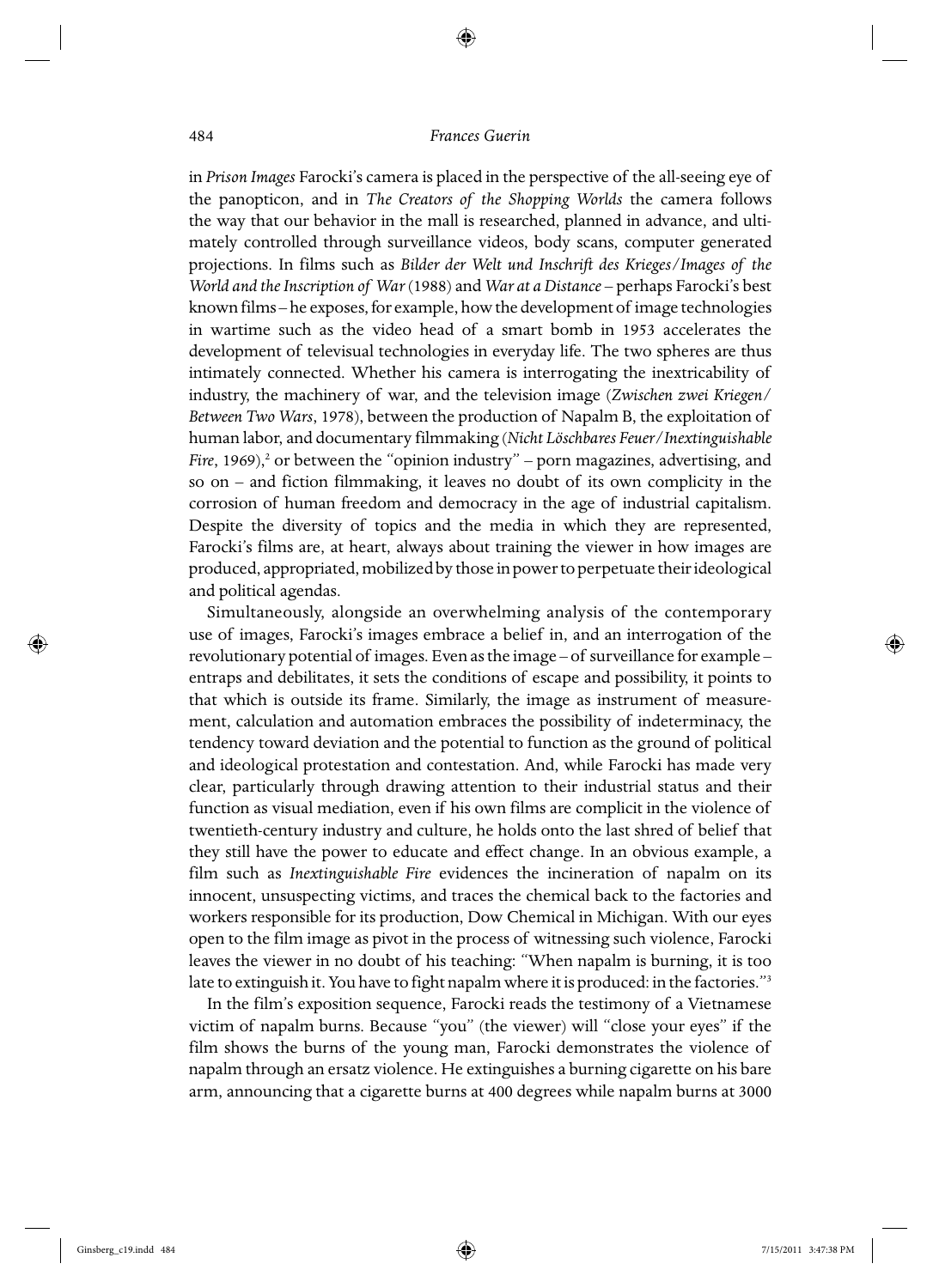degrees. In this moment, Farocki in the frame, reading, is the image he made, performing an act of self-immolation to evoke (as opposed to representing) the destruction of napalm. This *mise-en-abîme* simultaneously educates the viewer in the destruction of napalm, and self-reflexively destroys Farocki's authority in an act of self-maiming. This oft-cited example is also the moment of *Inextinguishable Fire*'s regard for the potential change enabled through images. As we watch it, we recognize the relevance and effect of napalm in our lives, removed in time and place from the Vietnam War as we may be. When we cringe at Farocki's self-harm, so napalm is metonymically brought into our living rooms.

This moment of tension between the image as it is created in words of the burning of Vietnam villages and their people and the literal image of Farocki burning his arm are held together in what Elsaesser (2004a: 30) refers to as the dialectical nature of this filmmaking process. Public historical and private images are placed side by side, editorially manipulated, and as viewers we are able to "see" the consequences. Often in Farocki's films these juxtapositions, the so-called dialectic, comprise images from two different time-spaces: Vietnam in wartime, and the West at a supposedly peaceful historical juncture. Although he rarely uses the word, Elsaesser (2004a: 30) theorizes Farocki's practice as a dialectical process of image production that "brings to the fore a third definition of the two-image idea." If we accept this as Farocki's primary technique of editing, then it is in the conceptual spaces between the ersatz or juxtaposed images that the potential for revolution in images and inspired by images is located. To iterate, Farocki's is not a dialectic in the sense that it was conceived by the Soviet post-Revolutionary filmmakers. It is a dialectic of juxtaposition marked by a substitution that enables the contemporary Western viewer's recognition of how documentary images from an apparently distant time-space indeed contain urgent relevance to contemporary existence.

In the 1992 film *Videogramme einer Revolution/Videograms of a Revolution*, a film that documents the fall of the Ceauçescu regime in Bucharest in 1989, this powerful double-entendre of image production and reception is at its most salient. Together with Andrej Ujica, Farocki makes a film that interrogates the use and misuse of images: images that both *enable* the momentous events in Romania and *distract* from the authenticity of their representation. That is, the various images in Farocki and Ujica's film stage an event like any other that defines the revolution, and simultaneously, they are a representation of the same revolution. Moreover, *Videograms of a Revolution* is made entirely of archival footage: footage filmed by the Romanian state television and the many amateur imagemakers who saw events from their own unique perspective, from rooftops, street level, around corners, from car windows, and so on. Together with Ujica, Farocki the filmmaker is here an editor of images; thus he creates meaning through assemblage rather than producing images, just as he did in his earlier films such as *Inextinguishable Fire*. Even when the images are filmed by Farocki, it is nevertheless, in the editing of these and other images that the viewer becomes educated (and agitated) in reading images. Through compilation, various layers of images – the production and airing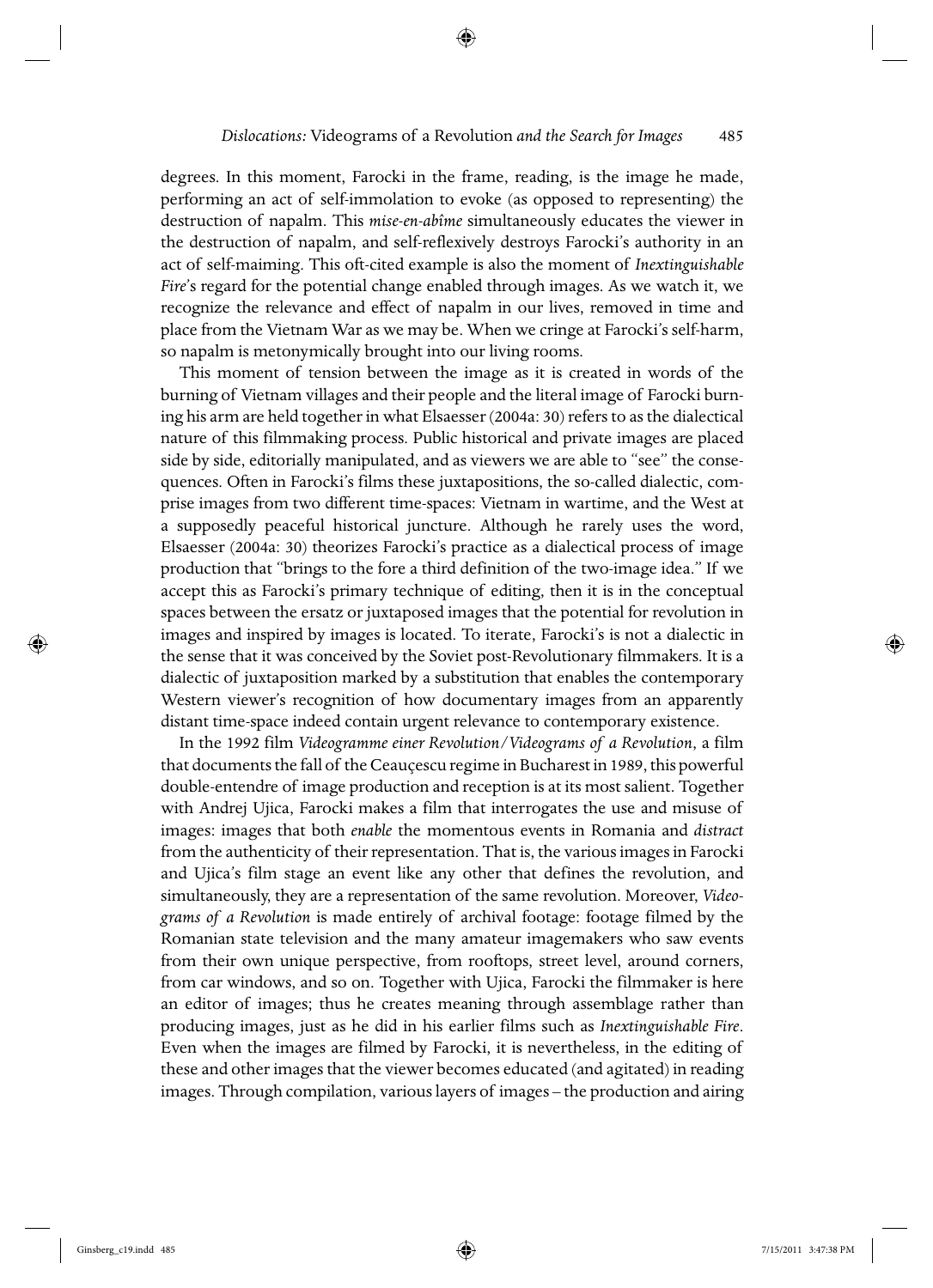⊕

of television images, the recording of the revolution, the unearthing of these images from the archive, and their re-presentation in 1992 – come together in *Videograms of a Revolution* to create a trajectory that witnesses the repression, production, and destruction of political democracy, and social liberation. In Farocki's film, all of these phases of the revolution are in some way created by images. In this way, *Videograms of a Revolution* represents the realization of the radical aspiration of the image sought by documentary filmmakers throughout the twentieth century. The film finds images that are able to provide a framework for the possibility of social revolution. Only, it finds these image where we least expect them—in the real world outside of the frame of the moving image, that is, in this case, in the various modes of distribution, exhibition, and appropriation of images. Once again, it is not the single image itself that is bound to effect political and ideological change, but power resides in the way the image is deployed, manipulated, and received. And these aspects of the image are enabled through the juxtaposition of different perspectives, different kinds of images, and then, in the life lived by the image. To be sure, Farocki's process of image production is innovative, and it always gives over to the radicality of an image that educates and elucidates.

These discourses that point to the moment outside the production of the single image come closest to what Nora Alter (Elsaesser, 2004a) has called the "Im/perceptible" of Farocki's *Images of the World and the Inscription of War*. Alter is interested in Farocki's instantiation of a moment of "im/perceptibility" through the use of images that simultaneously reveal and conceal their political critique. In *Videograms of a Revolution*, however, I am more interested in the agitational and educative potential of what is beyond the moving images that we watch, both the film itself and the fragments Farocki brings together into the film as a whole. The outside, or the moment of dislocation/revolution that I identify in *Videograms of a Revolution* is not found or linked to the image aesthetic, even what the image represents. Rather, it is in that image which is not shown, in that phase of the image's life that we do not physically perceive. And, if Farocki's aspirations seem idealist, even Romantic in their determination to revolutionize, we must remember that the said Romanticism is always negated or compromised by Farocki's critique of own intervention as a filmmaker from the West.

There is one more level of Farocki's filmmaking for which *Videograms of a Revolution* must be held up as an example. Farocki is devoted to rescuing, preserving, and archiving images as a way of articulating and understanding phenomena such as identity, culture, and the dissemination of knowledge. According to Farocki (2004: 264), film, as a modern techne, is one of the most effective forms of archiving and preserving images. In addition, the narrative is an aesthetic site at which to locate or situate the image. To this end, again and again, he prefers to reuse archival and found images, weaving them into film narratives that, as a result, become more than image repositories. Thus, for example, in a film such as *Der Ausdrück der Hände* (*The Expression of Hands*) (1997), Farocki redeploys fragments of classical film narratives in which the hand in close up communicates through expression.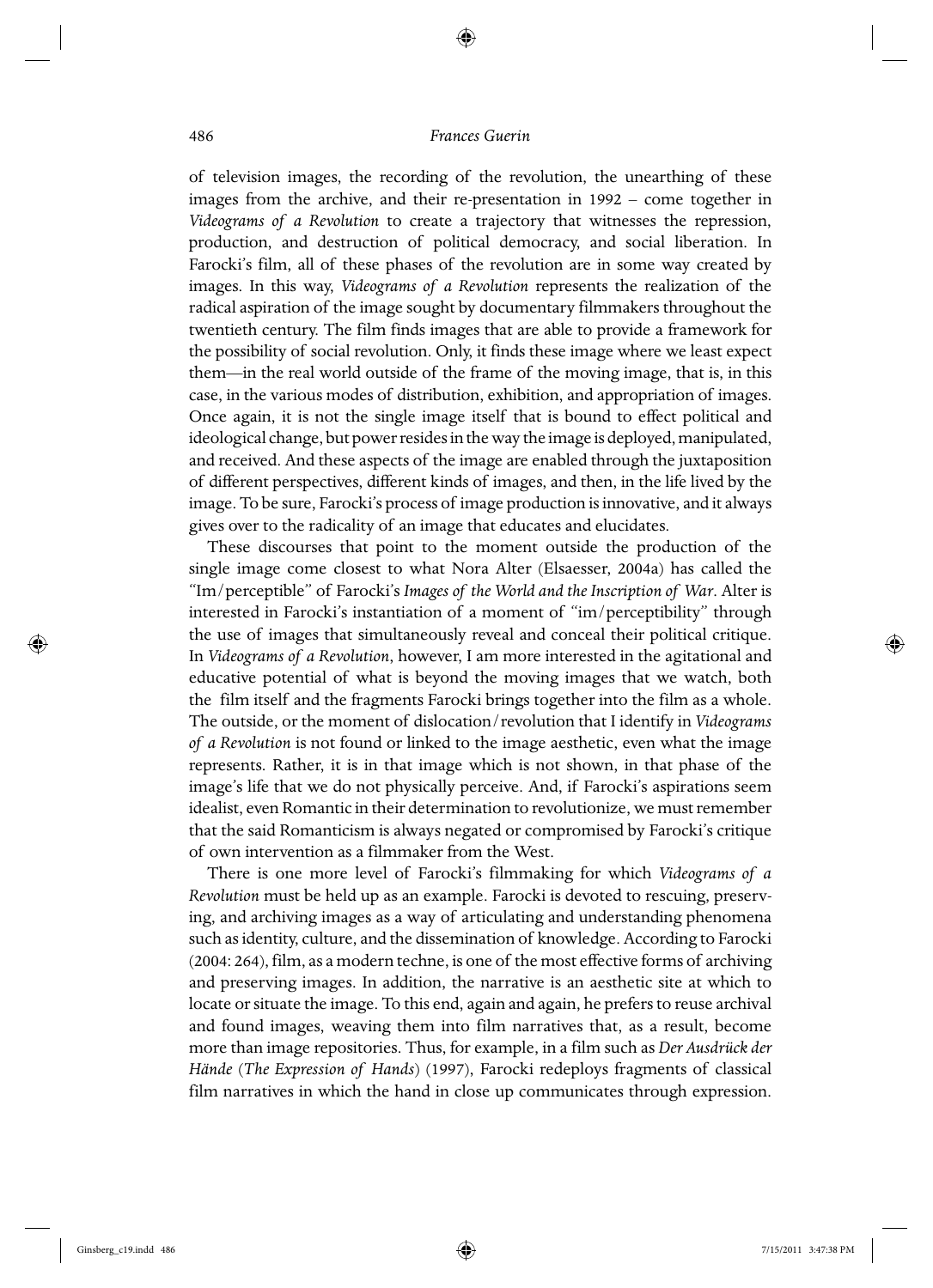Farocki's film not only reflects on filmic representations of the hand and their history, but it segues into an exploration of the proliferation of uses of the hand in the economy of Western capitalism: as a conduit, a tool, a visual abbreviation. Once again, it is not at the literal level of representation that Farocki's films create meaning. While *Videograms of a Revolution* may seem distant from *The Expression of Hands*, the films are partners in their use of found footage to decipher and interpret both individual film fragments as well as the role of the fragment in larger narratives, here, the Romanian revolution and its retelling. In addition, this insistence on meaning as it is found in the space between, around and outside of the image remains consistent across these otherwise distant films. In both instances, this is achieved through Farocki's preferred method of linking by juxtaposing and substituting one image for another.<sup>4</sup>

Of course, Farocki's method of editing, his film aesthetic which has been characterized in a number of different ways, also reflects his relationship to the filmmaking practices that come before his, and those that were conceived in his environs. Most significantly, within the New German cinema, the work of Alexander Kluge can be seen as ancestor to Farocki. Like Kluge, Farocki no longer believes in the cause and effect relationship of the image to the revolution. However, while Kluge politicized his audience by critiquing the image that persuades and "interpolates," thus making viewers reflect on how their opinions are formed in the first place, Farocki's film witnesses images that overthrow a government. Similarly, for Kluge, for those filmmakers and theorists in his midst, as well as for those who precede him, the political radicality of filmmaking lies in the production of a radical aesthetic. Farocki, however, locates, or dislocates, the radicality to a time-space outside of the image, but still within its force-field.

*Videograms of a Revolution* further demonstrates the multilayers of Farocki's work. In this film, he openly juxtaposes the formal concern of recycling with the theoretical impetus to politicize the image: every gesture of preservation is simulta neously a gesture of mediation and, subsequently, questioning the status of what is pictured. Another extremely articulate example of this complex form of image preservation and subsequent creativity can be found in *Images of the World and the Inscription of War*; particularly with reference to the wartime aerial reconnaissance image and the Nazis' visual documentation of their appalling crimes. The victim is pictured thus, documented, objectified thus trapped by the gaze of the camera and its operator, and ultimately, marked for destruction. The now familiar image of a beautiful young Jewish woman confronting the camera as she motions toward it on the platform at Auschwitz is exemplary of this conundrum of the image as it is archived, made into sense data, and seen through the viewfinder of destruction. Farocki himself discuses *Images of the World* on the voiceover and explains the woman's look as like that she would assume on a boulevard. While the woman's look puts her on a "platform," "the camp, run by the SS, is meant to destroy her and the photographer who captures her beauty for posterity is part of that same SS" (Elsaesser, 2004a: 199). Thus, the photograph, the photographer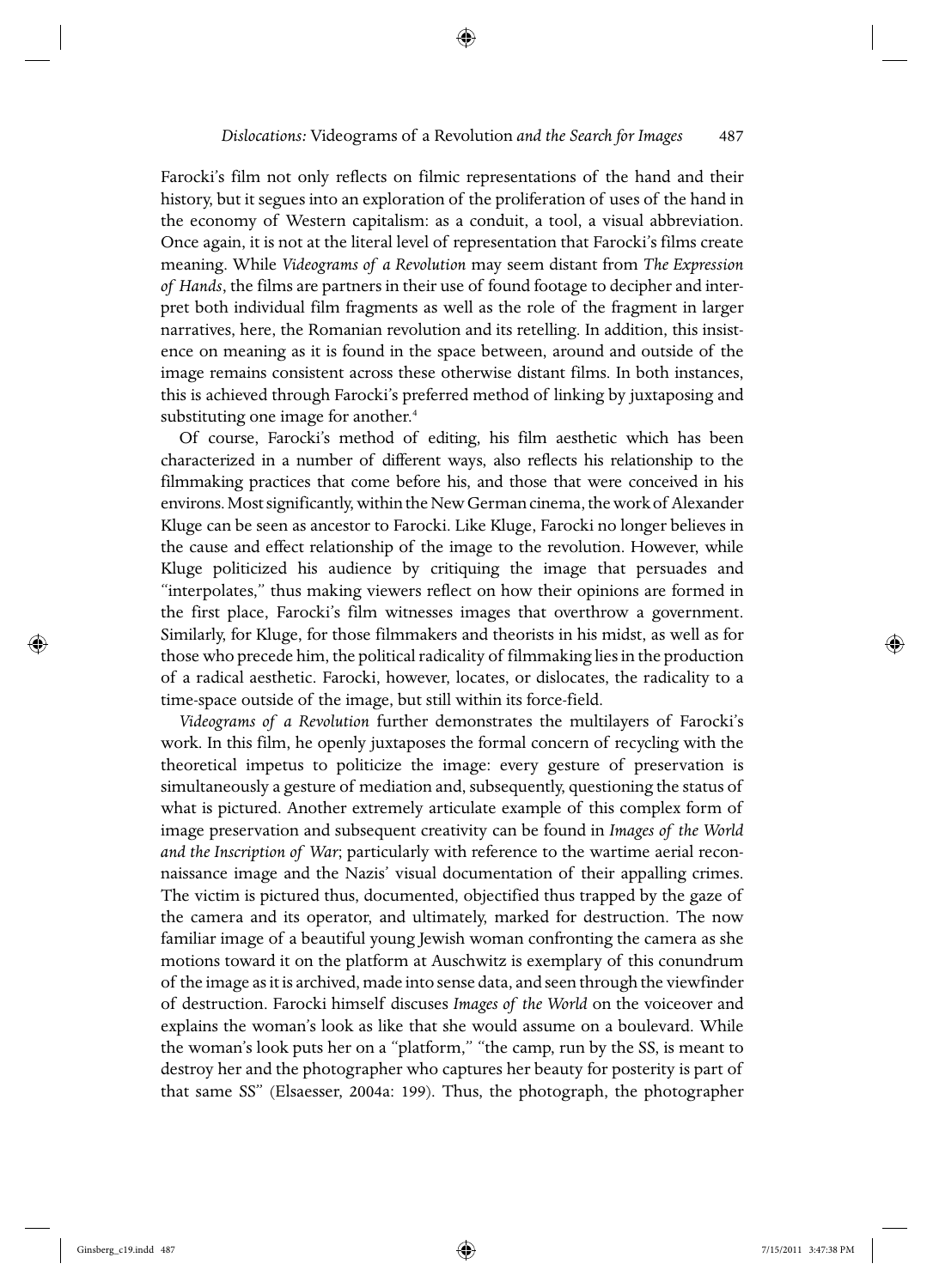⊕

who takes it, and Farocki who reuses it, together work to memorialize (her image is forever recorded), incarcerate and destroy the woman at Auschwitz. And this complex process of documentation all the way through asking the viewer to rethink relevance of Nazi manipulation and violence via the image is enabled through the juxtaposition of different perspectives, different discourses that create meaning outside of this image.

Thus, to reiterate, I am arguing that meaning is dislocated to the world outside of the image, enabled through Farocki's particular forms of montage, a dislocation that is the focus of the construction of the image. To achieve its multiple ends in *Videograms of a Revolution,* Farocki and Ujica reuse the wide range of images that documented (or tried to document) the revolution: official and unofficial State television, amateur film, home video, in short, whatever was available. Farocki has always worked in a number of media, a choice and decision that in interview he says has often been motivated by material conditions (Farocki, 2004). He insists that his choices of film, video, television, and more recently, digital images have been determined by conditions beyond the aesthetic: availability, the demands of a given commission, the specificity of the audience and the context that awaits his work. This said, as is so often the case with Farocki's words and images, there is a caveat to this deflection of focus away from the media specificity of a moving image. As Hal Foster (2004: 193) observes, and as so much of Farocki's work attests, however variant the "instruments of seeing and imaging … he is all but obsessed with the role, indeed the fate of cinema." It must be acknowledged this "obsession" was more prevalent in Farocki's work of the twentieth- than the twenty-first century, and, for its time, *Videograms of a Revolution* is both typical of and a departure from this obsession. It is, on the one hand, a film that is first and foremost about the capacity of the cinema, or moving images, in their many forms to bring life to a revolution. It is no accident that Farocki makes a film in a historical moment when reality is starting to be realized – sometimes literally – through digital production and reproduction or moving images. And yet, the imbrication of images and history in Romania is still firmly grounded in indexical inscriptions of the analog image. This paradoxical, perhaps anachronistic moment in the history of images provides the perfect opportunity for Farocki to "obsess" on the trajectory of cinematic images. On the other hand, the film is also, by necessity, about the life of the image beyond its aesthetic. Perhaps because of the prevalence of historical determining factors in Romania 1989, in keeping with the contingency of the image form and aesthetic, *Videograms of a Revolution* stumbles upon the realization that, while the aesthetic is important to the political efficacy of a radical image, it is the way that images are used and the contexts in which they are put that determine their place in history.<sup>5</sup>

*Videograms of a Revolution* quickly moves beyond the immediacy of its surface representations. The film's focus on the Romanian revolution and its representation provides access to bigger concerns. For example, it negotiates how images function and are mobilized to "deceive" or "distract" us from the truth, how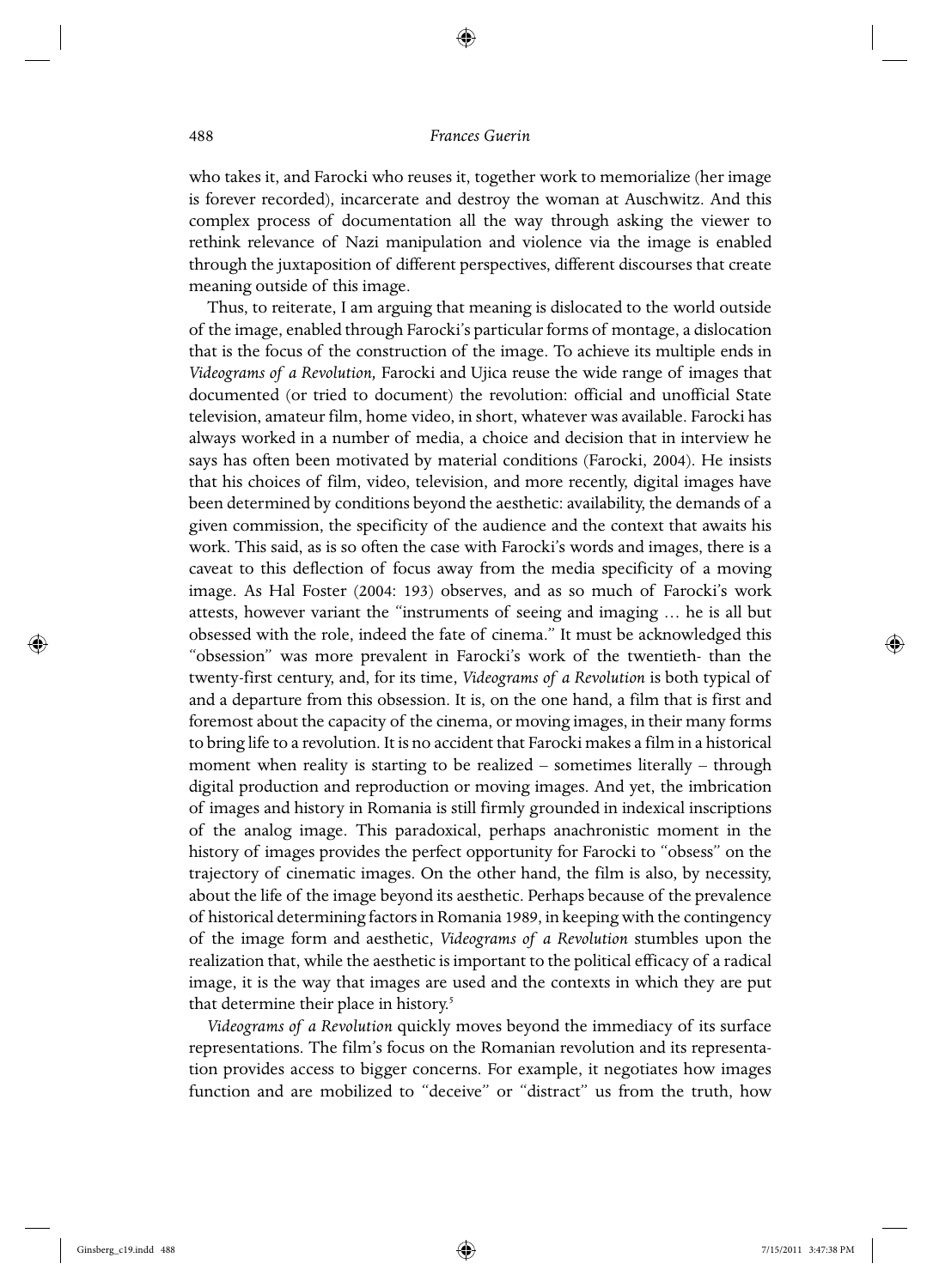### *Dislocations:* Videograms of a Revolution *and the Search for Images* 489

⊕

 historical events are represented usually in the popular press or through mass media. In a familiar Farocki strategy, the film also reflects on the way that history is written and visualized in the spaces that open up through the repetition and duplication of images. In *Videograms of a Revolution* and other of Farocki's films, this concern with repetition and the creative possibilities of proliferation is enabled through the recycling of images, through the revisualizations from another time and in another place. And to reiterate, it is at times through a process of juxtaposition and substitution that the viewer recognizes what the film does not show: her responsibility for what the image does show. For *Videograms of a Revolution*, these issues are secreted in the gaps created by the cut and subsequent montage of recycled film fragments. The gap, or missing link, what lies between film fragments, for Farocki, the successive recyclings, then and now, here and there, creates the spaces in which we the viewers are left to know and to see for ourselves. In this sense Farocki's films are an extension of the concerns of New German Cinema and particularly the work of Kluge: it is our vision or, our relationship to, and our reception of the image that is always at stake in this and other of Farocki's works.

The processes of recycling and revisualization are marshaled as a potent instance of Farocki's dependence on and simultaneous critique of the mass media. While it is standard practice for political documentary to re-present media images as the basis on which to vilify them, *Videograms of a Revolution* adds another layer of complexity.6 The film itself embraces these strategies for its formal definition: it is put together through infinite reproduction and instantaneous communication of moving image mimesis, the *sine qua non* of global television. Subsequently, as I illustrate, the film deftly reorients these strategies to effect a searing critique of the particular strategies of ideological persuasion endemic to the mass media in both the socialist and capitalist worlds. *Videograms of a Revolution* not only goes a step further than Farocki's other films, it also expands the vocabulary of the political documentary when it replicates the very formal concerns of the media it confronts. Ultimately, all this is in the name of questioning and reorganizing the way we are conditioned to "see" – to perceive, to understand, to know the world through images – and in turn, this confrontation and reorientation of our vision forms the basis of a new political relationship to the world.

# **The Struggle of Images, The Struggle for Images**

In a sequence close to the beginning of *Videograms of a Revolution,* we are taken to Victory Square for the live telecast of Nicolae Ceauçescu. He delivers his final speech to his people in what the voiceover tells us is an attempt to assert his endangered power at what would become the end of his 25 years of dictatorship. Very quickly, the centered, three-quarter shot of Ceauçescu on the balcony of the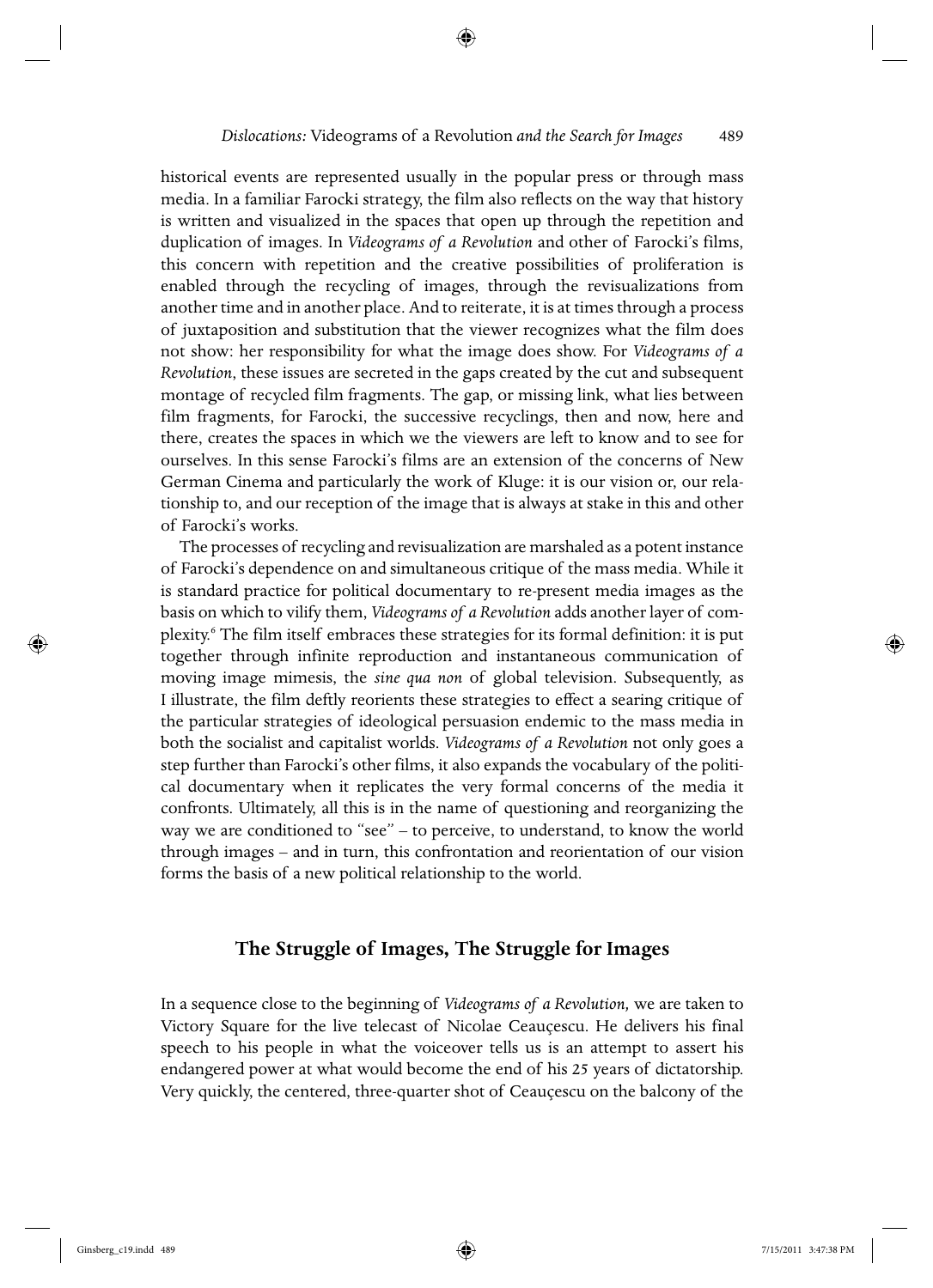⊕

Central Committee Headquarters begins to shake, the image is interrupted by the loss of tracking, and the television goes off the air. Elisabeth Neiman's voiceover in English (the English translation of the original male German voiceover) assures us that recording of the events continues in the station's mobile recording van. Her voice appears to belong to Farocki's film rather than to the culled footage. We believe the discrepancy she points up between what is being recorded and what is being televised. Her voiceover is given a certain authority when visual evidence accompanies it: red to represent the blank Televizua Romana image is inserted in the bottom left-hand corner of the image of the film we watch. The grand façade of the Central Committee fills the remainder of the screen. And when this background too loses clarity and becomes filled with the sky, the female narrator explains that the cameraman had received instructions to pan to the sky if anything unexpected occurred. And so we discover that the supposedly uninterrupted image of the events is itself a fabrication no less authentic than the balanced, three-quarter shots of the official broadcast. However immediate these shaky frames may appear, we are still seeing a highly constructed image. Similarly, at this early stage in the *Videograms of a Revolution* we still believe in the omniscience of its images.

When the television image is restored, the inset in the bottom left-hand corner replicates the full-sized image that fills the remainder of the screen. Gone is the red of the blank insert. Nevertheless, the confusion continues because Nicolae and Elena Ceauçescu appear not to realize that they are once again on air. The dictator's incessant cries for calm, and his tapping on the microphone continue as though in an appeal for the technology to be restored. At one moment, he even tells his wife to shut up. Despite these chattering pleas for quiet, the voiceover tells us that the sound is still off the air. What then are we hearing? Are these sounds that were nevertheless not broadcast to viewers in Romania at the time? Or has the sound in fact been restored? Perhaps the voiceover is confused? Or it might even be that the sounds are pre-recorded and belong only to the diegesis of Farocki and Ujica's film. The authority of the film begins to erode. Before *Videograms of a Revolution* answers these questions, sound and image are restored, we hear Ceauçescu and simultaneously see him in long-shot on the balcony as he vocally reinforces the independence and strength of the Romanian people.

However, the scene does not end there, because *Videograms of a Revolution* then sets out to discover the beginning of the disturbance. The same footage is replayed, and with the guidance of the woman's voiceover we watch carefully to see if we can detect the cause of the interruption. Our faith in her knowledge is thus restored when we watch the film appear to distance itself from the images it re-presents through a series of replayed fragments. However, nothing reveals itself. Undeterred, *Videograms of a Revolution* looks for yet another perspective: images from the weekly newsreel were able to record the disruption from a different perspective, so the female voiceover tells us. We see the rally from high above the sky, we look down at acute angles at crowds of people, like the vibrant palette of an impressionist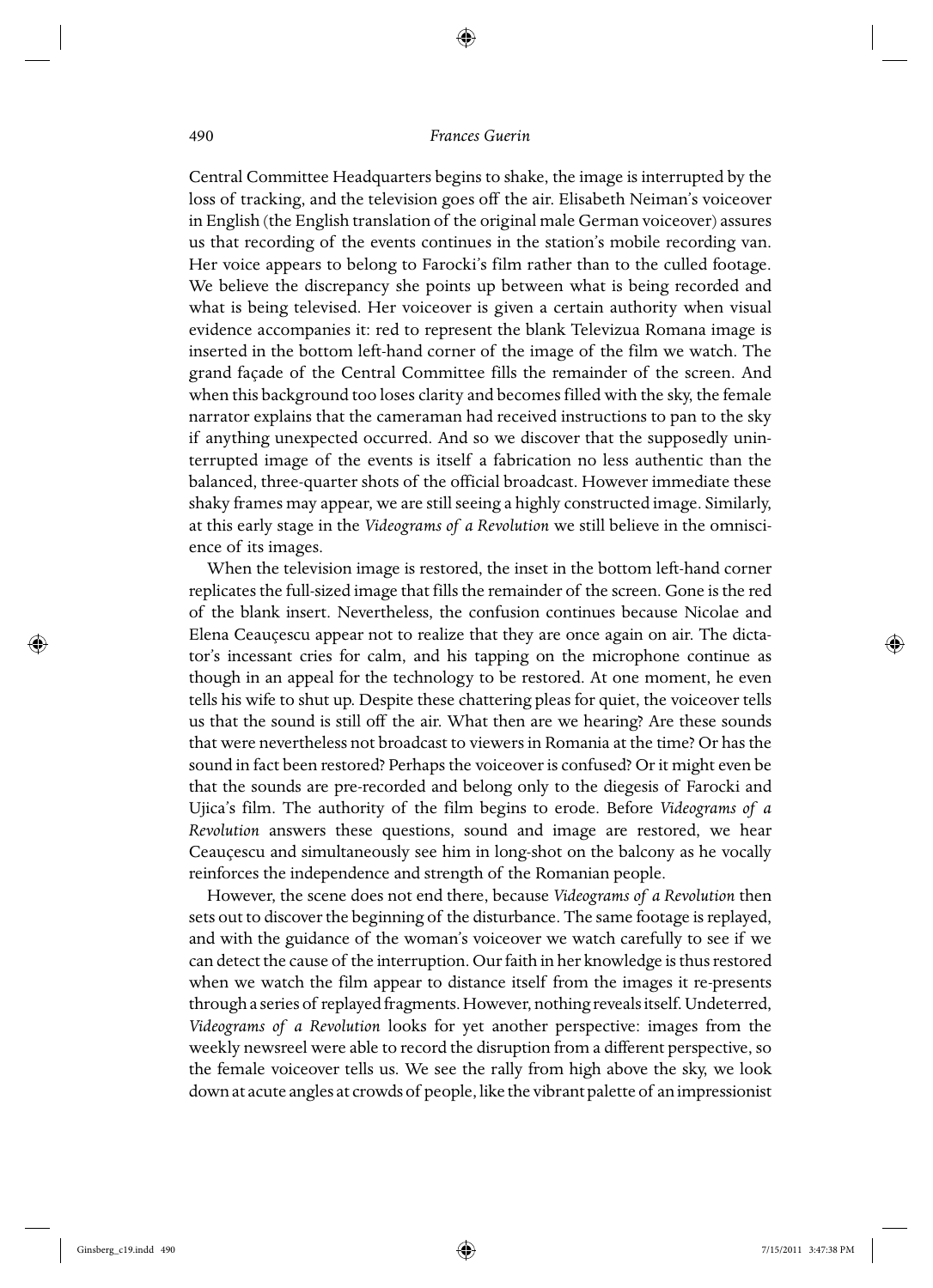painter, the mass of people take on the effect of a swarm of heads that color the length of the archival footage. We are given a bird's eye view of the balcony on which Ceauçescu speaks. But still, these images cannot find what caused the disturbance. These are images without insight. *Videograms of a Revolution* leaves the footage running to reveal that the events we have just seen are in fact taking place on a television screen in a living room belonging to what the voiceover tells us is the apartment of an amateur cameraman. Not to be defeated, and still at a loss for an explanation of the unusual events, the amateur camera finds its way to the window and looks down at the street below to continue the search. Again, it sees crowds in long-shot, an image that represents the overwhelming commitment to revolution. Still, neither the amateur cameraman nor *Videograms of a Revolution* can find images to explain the interruption to events at Victory Square or their representation. We are left frustrated by the capacity of the image to objectively and coherently document the revolution.

This early sequence from *Videograms of a Revolution* conveniently lays out the film's four central concerns, concerns which act as a filter through which the broader discourses about the image and its imbrication in history unfold. First, we are introduced to the Romanian revolution as a revolution played out as a struggle for images: the dictatorship begins to topple as its image is interrupted, its performance rendered vulnerable. Later in the film, we will see the Romanian revolutionaries triumph when they occupy the national television station and "own" its broadcasts. By seizing control of the production and exhibition of the television image in Bucharest, the revolutionaries assume the power to govern. However, at this early stage in the film, there is no question that Ceauçescu's position on the balcony of the Central Committee is directly dependent on his control and manipulation of the image that represents him. Even its failures are orchestrated.

Second, here we learn that *Videograms of a Revolution* finds a new way for images to see this revolution, thus to gain new insight into its unfolding. Farocki's and Ujica's film, which is often indistinguishable from those of the "revolutionaries," bystanders, and other imagemakers who have filmed the footage in the first place, sees the different layers of social unrest through the uncertainty of a slowly unfolding, repetitive, sometimes confusing narration that ultimately reveals the same qualities in the events themselves – confusion and repetition. Thus, the films' uneven visual aesthetic is inseparable from those that comprise it: raw, out of focus, handheld, grainy, often interrupted by technical glitches, unable to locate the truth. The multiplicity of perspectives, the harshness of the image, the uncertainty of what it sees and hears are qualities we have come to associate with the truth available to a documentary camera. These are the techniques of the 1960s and 1970s, of direct cinema and cinema vérité, techniques that propose to guarantee the authenticity of the image (Winston, 1988: 517–529). Like these documentary traditions before it, *Videograms of a Revolution* displays a belief in the power and agency of apparently authentic images – film, television, video as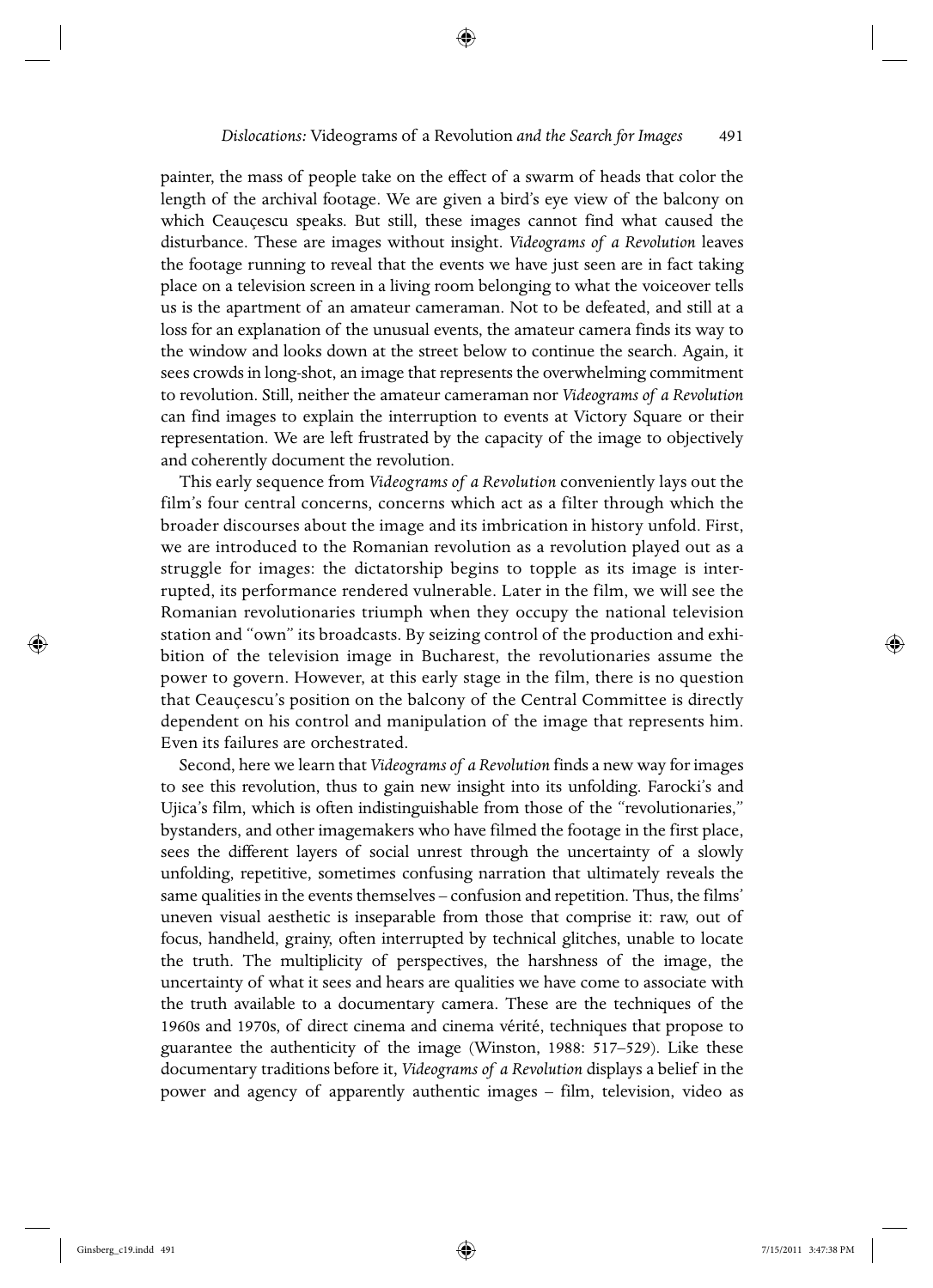⊕

rehearsal for the digital, amateur, professional, official and unofficial. Irrespective, or more likely because of the ambiguity of what the cameras see, the immediacy of the images, apparently shot in real time, guarantees an authentic representation and simultaneous realization of the revolution. This aesthetic is typical of Farocki's oeuvre: even though the footage is shot by others, its reuse reinforces Farocki's didactic demonstration of the limitations and possibilities of the image. The truth, so to speak, of these images as they are recycled in *Videograms of a Revolution* is their representation of the revolution from different, often conflicting, sometimes blind perspectives.

However, the film's *mise-en-abîme* of images also challenges how images are made, the way they are interpreted, how they are used, who uses them, who owns them, who gives them meaning. Thus, *Videograms of a Revolution* illustrates its third concern: the film questions and critiques the valency of images, and in particular, it questions the images that are used in the support of the authoritarian regime. Ultimately, in the fourth important task of the film, *Videograms of a Revolution* moves beyond the events in Bucharest and Timisoara and their representation to embrace the paradox at the heart of twentieth-century iconoclasm. Namely, the film realizes the aspiration for a moving image that will help mobilize the masses to revolution, an aspiration sought by leftist, and particularly, Marxist intellectuals and image-makers throughout the twentieth century.7 At the same time, by extension, *Videograms of a Revolution* critiques the problematic role of media images in the official representation of public protest and civil unrest. Thus the film both documents the realized potential for the radical image in the twentieth century and vilifies the irresponsibility of its use by institutions working in the interests of those in power into the twenty-first. As I go on to demonstrate, through this fourth task, *Videograms* steps outside of itself to connect with and depart from its avant-garde documentary predecessors. This it achieves when it opens up to the possibility of visualizations of the present that ultimately lay the groundwork for the potential use of the image in political protest in the future. These four central concerns are achieved in *Videograms of a Revolution* through its "aesthetic of dislocation."

# **An Aesthetics of Dislocation**

In the series of images described above, we see dislocation in abundance. First we see the dislocation of Ceauçescu's power: as it is, as it dissolves and as it and might have become. Second, there is a dislocation between what the people see and what the cameras see, between historical events and their representation. Third, and perhaps the most unexpectedly, there is a discrepancy between what Farocki and Ujica's film shows us and what we actually see. As a non-Romanian speaker, I, for example, am reliant on the narrator to locate the image, to tell me the time, the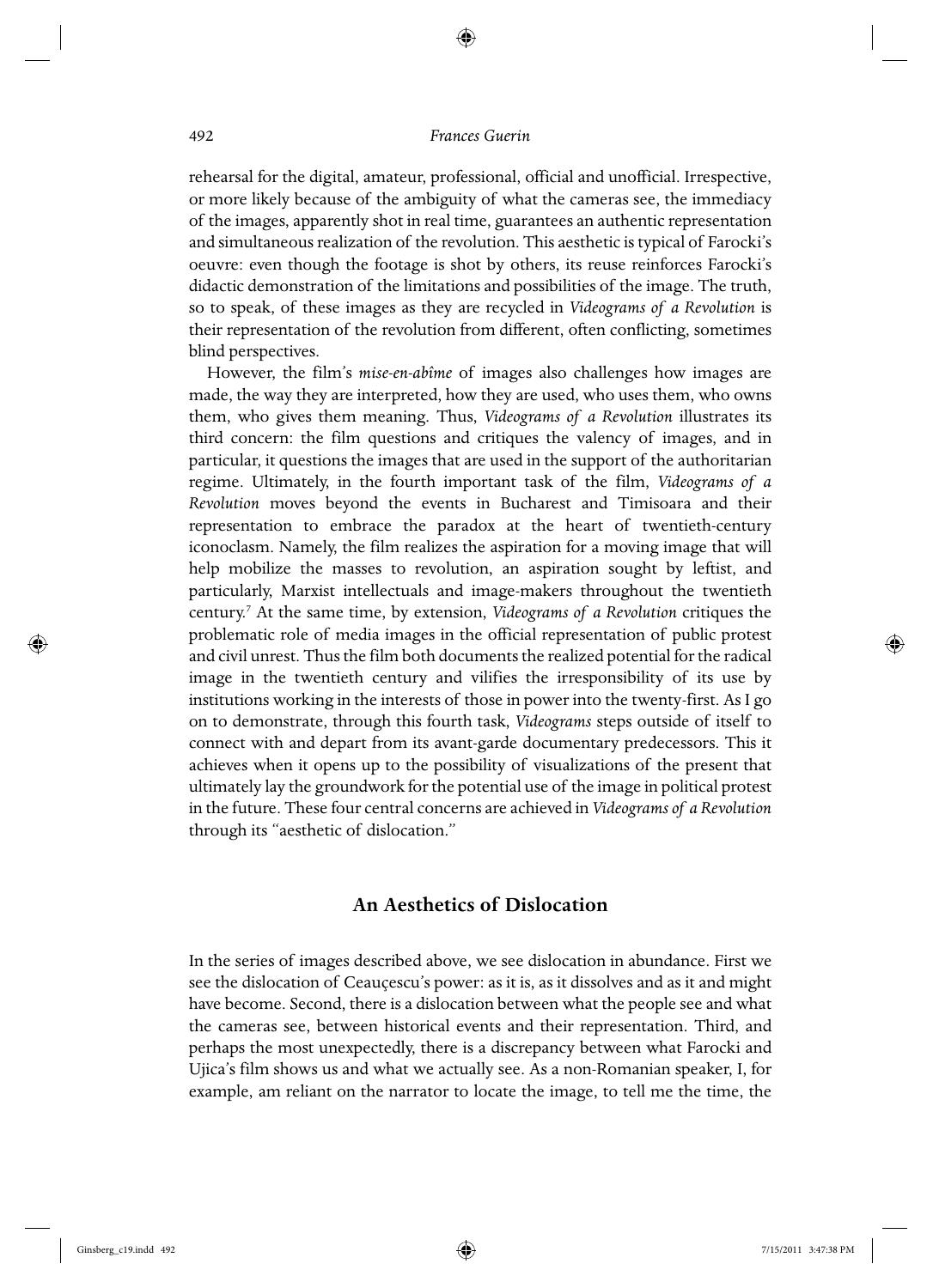place and to whom the image belongs. Too often, I see one thing, for example, a camera looking for an image as it pans to the sky, and then the voiceover tells me I am seeing something different: here, the premeditated distractions of a socialist dictatorship. In other moments of the film, I rely on the narrator to clarify what the image documents. And when the information does not appear on the soundtrack, this layering, or dislocation, results when the narrator claims the absence of sound at a moment when we clearly hear the goings on at the Central Committee. These inconsistencies in the image, the sound and the material dynamics at play in the relationship between them leave the film's audience dislocated by the conundrum of the revolution and its inadequate representation.

Fourth, the televisual image is always dislocated. In this sequence we see the live broadcast interrupted by technical glitches that remind of the mediation involved. As Benjamin Young (2004) points out in one of the few articles in English on the film, the televisual image is always also a temporal dislocation. There is always a lag between the past of the events and the viewer's present, even as they are broadcast "simultaneously." Moreover, as we watch the film now 15 years later, we are further dislocated in time and space from the revolution and its representation. The intervention of Farocki and Ujica's film creates still more dislocations: for example, the dislocation of reality that is forged in the gap between the different perspectives – the official broadcast, the film camera from the weekly newsreel, an amateur cameraman filming from his apartment, Farocki and Ujica's film. As we have seen in this sequence, *Videograms of a Revolution* repeats events from different angles, through the perspectives of different cameras, sometimes with a different soundtrack, the one commenting on and establishing a dialogue with the others. As the film and its collaborative images keep searching we are led to acknowledge that there is no absolute image of this revolution, no such thing as an authentic perspective. This, in turn, eventually prompts us to recognize the dislocation of Farocki and Ujica as author-filmmakers.

We are never certain of whose or what images bear witness to the Revolution. The film we watch in the movie theater has the same status as the images of the amateur filmmaker, the demonstrator with a camera, which are, in turn, at times, on equal footing with the Televiziunea Romana footage and news broadcasts. As if we were not adequately dislocated by all these uncertainties, equally unclear in this footage is the medium we are watching: is it televisual, film, video? Because *Videograms of a Revolution* deflects authority through these various strategies, so in turn, Farocki and Ujica concede their authority as imagemakers, giving way to an image that reproduces the unscripted and democratic negotiation aspired to by revolutionary discourse in Bucharest and Timisoara. Their authority as film authors is dislocated in a gesture that reinforces the history and narrative of *Videograms of a Revolution*.

All of these dislocations amount to the film's conversation with what W.J.T. Mitchell (1986) calls "the iconic turn," a moment predicted, but yet to arrive. At the end of the line of generations who have denigrated the image in Western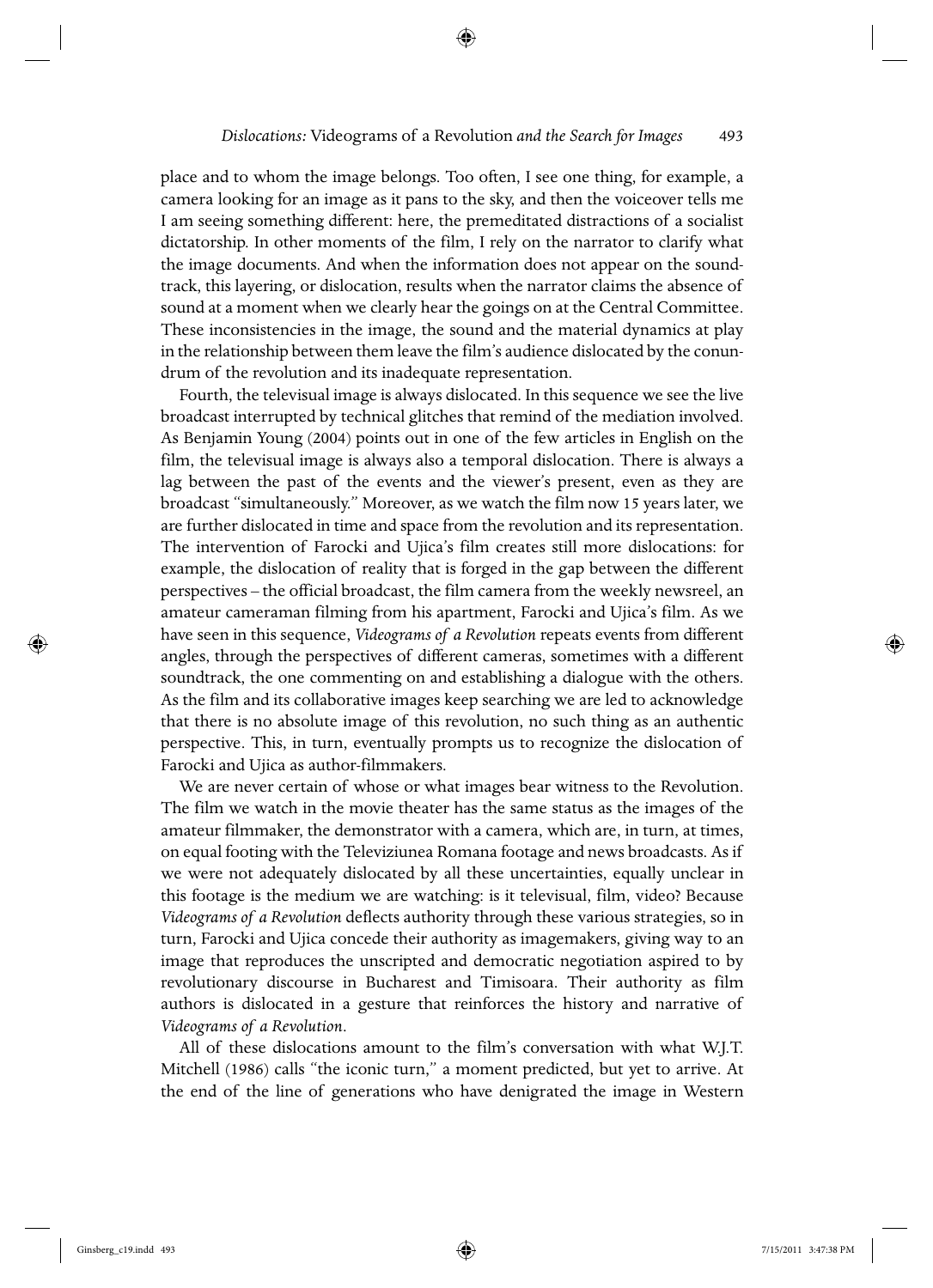⊕

philosophy, art history, and visual studies, Farocki and Ujica's film might be understood to take up the call for the search for a way of conceiving the world visually, not through language. For *Videograms of a Revolution*, the details of the image's production is not important, its recognizeability and veracity are beside the point. What matters is the search for images to put in an archive of visual concepts. What matters is that the archive of images – in this case a film – will enable us to "understand," or at least remember, the historical moment of the Romanian Revolution.<sup>8</sup> As it turns out, the knowledge that we acquire from the film as image repository emphasizes that knowledge of the tumultuous events of the Romanian revolution is always subject to the positionality, or positionalities, of the representation. The experience is always necessarily a mediation, a mediation which in turn, according to *Videograms of a Revolution*, this is in itself a form of historical knowledge.

The spaces or dislocations between camera perspectives, between images and history, between images and viewers are echoed everywhere throughout the film, both as comments on the problems of making images and of orchestrating this particular revolution. Perhaps most significantly, even the spaces and places at which the revolution is played out, Victory Square, the television station, the Central Committee, are represented as being dislocated from each other due to the camerawork that results from the urgency and simultaneous difficulty of getting close to, and ultimately, recording the events.

Appropriately, the struggle for images through an aesthetics of dislocation uses two symbolic sites of power in Bucharest as its stage: the television station and the Central Committee headquarters. We watch as the revolution unfolds and the revolutionaries take over these two sites, as they physically dislodge the Ceauçescu and the institutions that support him from their balconies and platforms. The revolutionaries command authority of and from these spaces, there struggling to define their own brand of national unity. However, these two symbolic foci are never stable markers – if only because as viewers of *Videograms of a Revolution* we are unsure of where they are in relation to each other. Often the most important moments and decisions in the process of revolution happen unexpectedly, not in or outside the television station, not on the balcony of the Central Committee or the square in front of it, but as the camera travels in trucks and cars along unremarkable streets somewhere between the two. The action is always spreading out beyond the confines of the film frame. The points of view of the many cameras are never fully adequate to capturing all of the action. In the moments of transition between sites, the films record events from ground level and the dislocation of events is mirrored in images seen through a jerky, handheld camera. Usually, these cameras are not sure of what they are watching or hovering around, sometimes it appears that they are expecting something momentous to take place. All the time we hear the firing of arms on the soundtrack as though the real action is taking place just out of eyesight. We are only ever allowed to assume this action thanks to the soundtrack because the camera does not presents it to us. Even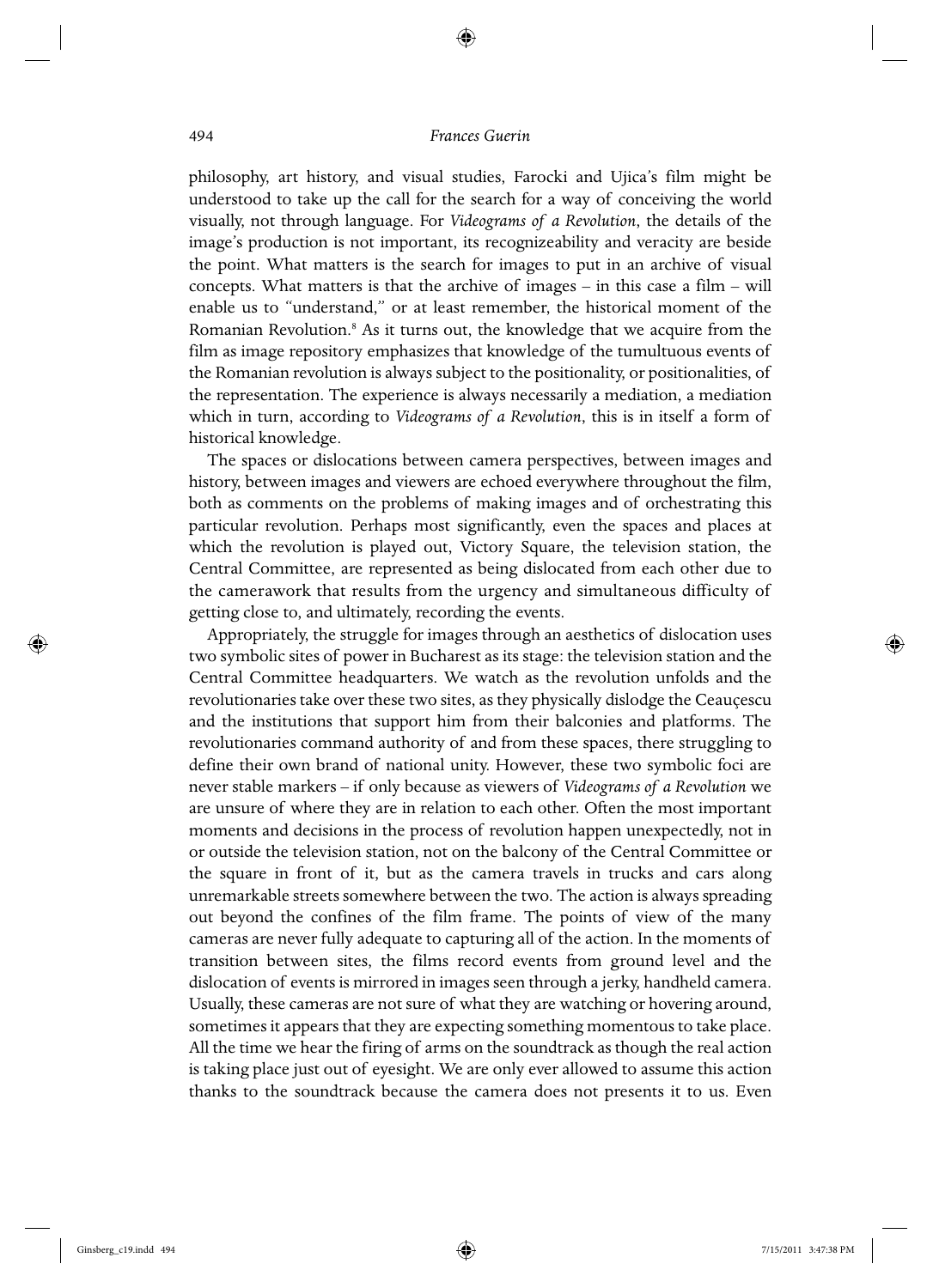though the image is unsteady and can reveal a discrepancy with the soundtrack, these dislocations are the alert that in the times and spaces of transition, the cameras in Bucharest have ceased to be surveillances of broadcast and surveillance apparatuses, they become participatory in democratic negotiations and streetlevel rebellions.

When the image is grounded, thus located, in the television station, on the balcony of the Central Committee or watching over one of the two locations, the chaos of demonstration and revolution emerges. This chaos is communicated by the loss of the image and the confusion around the status of the image as in the example detailed above. The disorientation of the image, in turn, reflects the unpredictability of the revolution as it unfolds, and also the multiplicity of revolutionary actions. Alternatively, if the camera, the image and sound–image relations are coherent and comprehensible, there is nothing to see. Thus, when we see the demonstrators in their thousands as they motion along the street beneath an amateur cameraman's apartment, or when we become privy to the gatherings of spokespeople at Televiziunea Romana as they determine the ongoing process of revolution, nothing happens. At these moments, what we see and what we hear reflects another kind of transitory time-space or dislocation. And so, frustrated with its inability to document the key events, the film returns to footage shot from roof terraces a few streets away, watching the demonstrations from high above ground level, behind venetian blinds, at times in the blackness of night. A "better view" can be found that does not return to the surveillance strategies for which such perspectives were conventionally used in pre-1989 Romania. The bird's-eye view is now another option for noting the transformation of image in support of the revolution. When the footage taken by amateurs and professionals manages to record the events it wants to see, or that must be televised to be realized – for example, when the Ceauçescus flee in their helicopter, or when Nicu Ceauçescu (the son) is captured – these visions are interrupted. Thus, a head comes to obscure the image, the camera is distracted by another event, or it just loses sight of what it was watching. Alternatively, Farocki and Ujica interrupt their film with a freezeframe or, as we saw in the earlier described fragment, footage will show a camera pull back to depict a television in someone's living room, thereby revealing that we are in fact watching a televised version of events. And then a cut to black, or a broadcast interrupted by technical difficulties, the image degraded because it is a re-presentation of a low-quality transmission. It is impossible to find a location, a position from which to film and see the truth of these events. This impossibility comes despite the film's persistent effort to locate through subtitles and intertitles the time, the date and the place of the action. According to *Videograms of a Revolution*, the image is always a particular perspective, dislocated from other images, as well from the events, all attempting to represent the revolution as it takes place on the streets, and in the struggle to use the image to ensure they forward motion of that revolution, to inform, to expose, to mobilize people to take action themselves.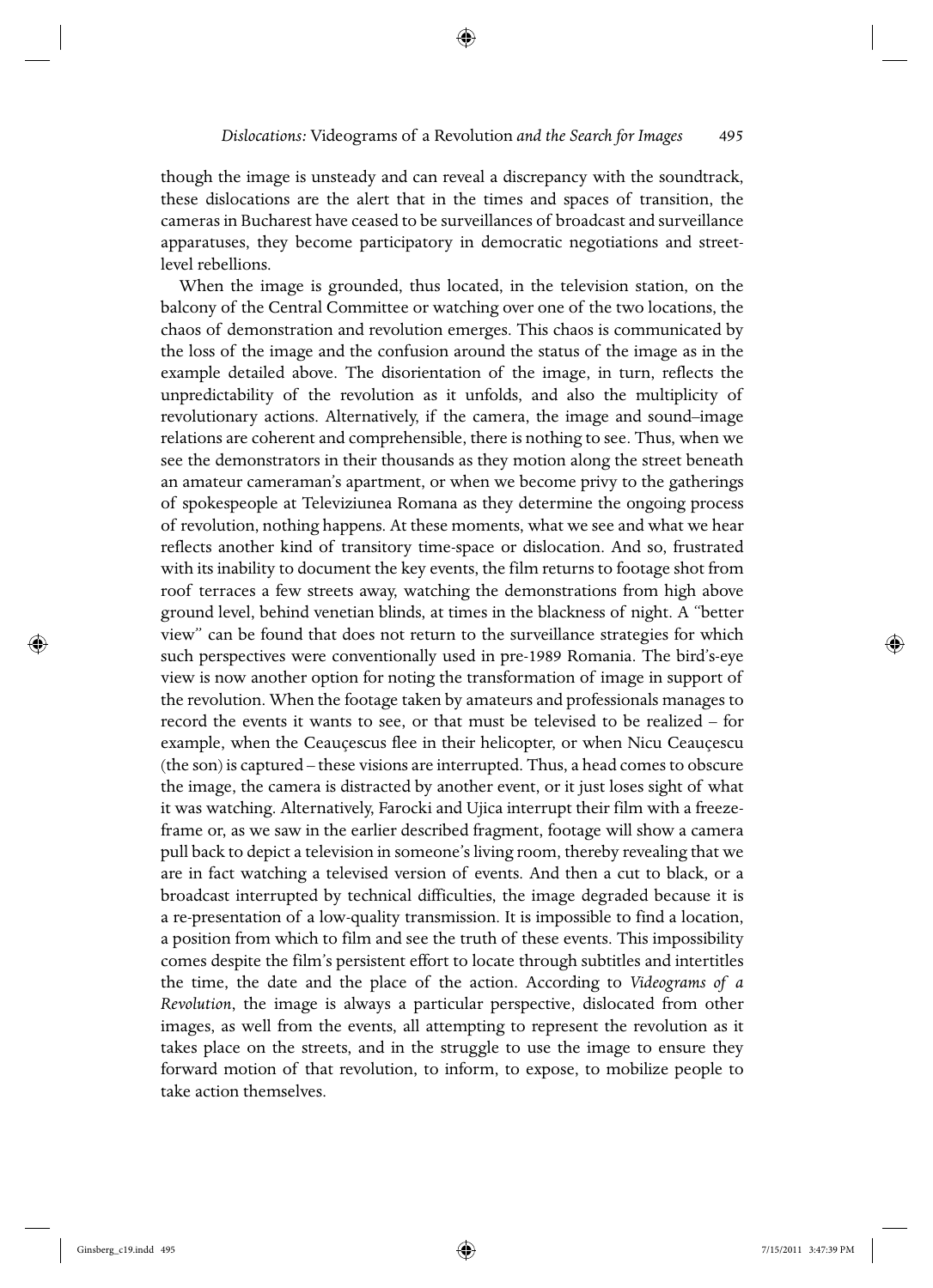# **Liberation through Television?**

The film continues. It persists with the dual motivation to document the Romanian revolution and interrogate its representation. Consequently, the film follows the revolutionaries in their successful seizure of Televiziunea Romana. But even as the people led by writers and artists assume the position of producers and controllers of the image, this new image is no less reliable, still dislocated through the wont of the producers to exploit it. Like the State functionaries before them, the artists, writers, and dramatists now at the helm of the Romanian television image refuse to allow the camera to record events until they have set the stage, rehearsed their lines, prepared the lighting and other aspects of the technical performance. The revolutionaries' control of the image sees them become wedded to and manipulate the power of its constructions. Their investment in the image produces, to use Farocki's (2004) words, the revolutionaries' "abstraction" from their "basic human condition," where abstraction refers to the process of reification that seduces them once they are in control of the image. The situation reminds us of Godard's insistence (especially in *Tout va Bien* (1972) and other of his *Dziga Vertov*-era films) that manipulation of the image to fulfill an ideological agenda will always alienate one's efforts in the interests of commodification. Thus we see *Videograms of a Revolution* engaged in similar struggles that have characterized the experiments of its politically motivated predecessors. And similar to Godard's pictured "revolutions," Ceauçescu and his regime are successfully toppled via the arrest of the images which enabled him. And, as we saw Godard warn of in *Tout va Bien*, *Videograms of a Revolution* demonstrates that once the image has been arrested, it is necessarily given over to another form of ideological system, in which equally biased decisions set new processes of representation in motion.

And so, Farocki and Ujica pry open the revolutionaries' hold over the image, and proceed to divorce the camera from those in power. Once again, this interrogation of the image as ideological battleground takes place in consciously inserted caesurae between images, between spaces, between events in the revolution. Thus, for example, the camera sits in an elevator filming the numbers of the floors as they pass by, or outside a closed door, vizualizing its inability to access events, its blindness to the goings on. The images of *Videograms of a Revolution* are always removed from the "real action." On the soundtrack in these moments we hear the revolutionaries, debating the images on which the forward motion of the revolution will hinge, insisting on a coherent and convincing message for the television viewers. Like Godard, Brecht, Straub–Huillet, and Kluge before them, the filmmakers simultaneously expose and question the use of the cinema through the cinematic manipulations of their own film.<sup>9</sup> The impotence of the camera, the resultant visual interruptions to the rhythms and patterns of revolutionary developments, thus the images of revolution, are everywhere mimicked by those of *Videograms of a Revolution*. And in another layer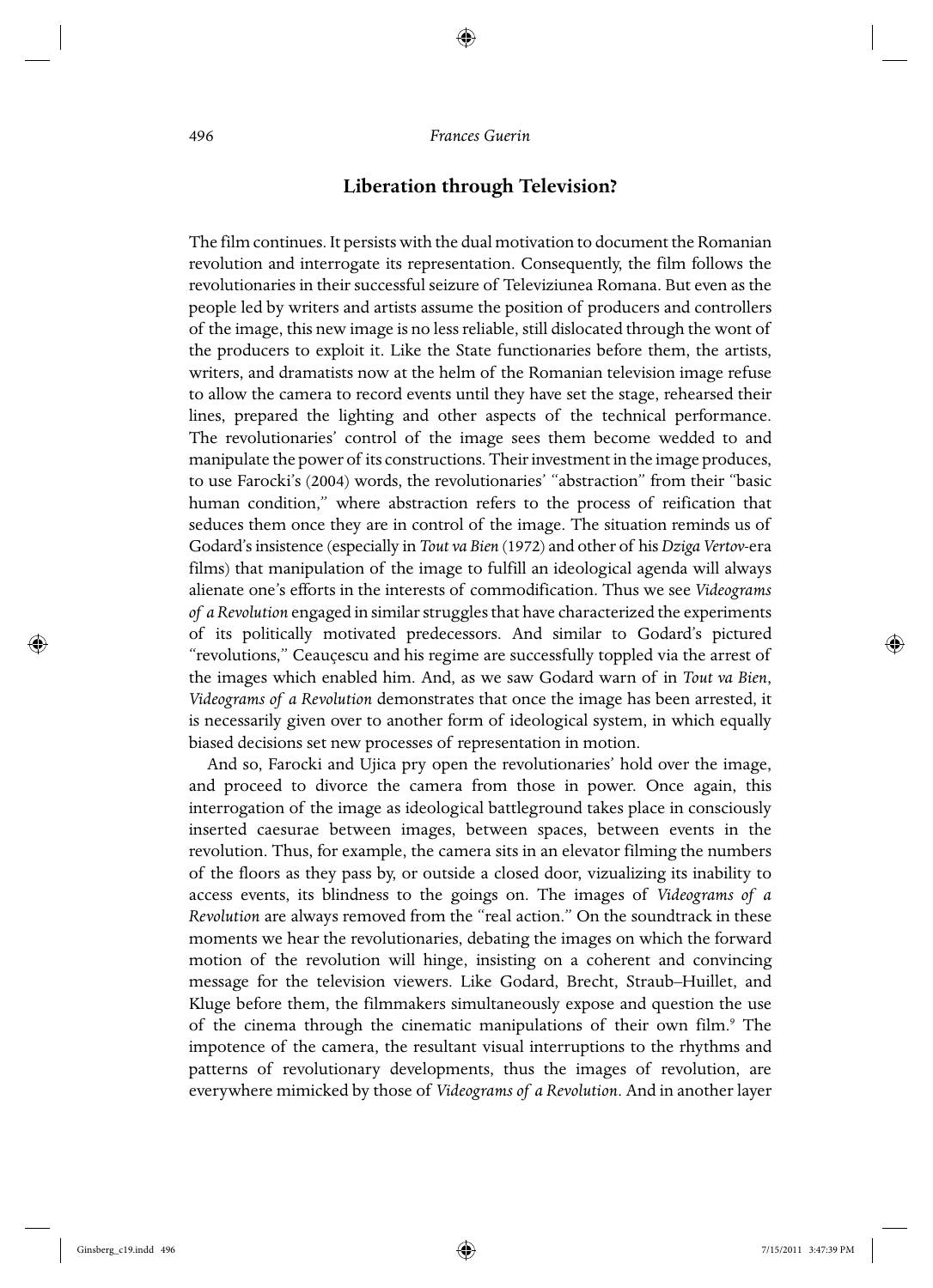of reflexive critique, when the film finally enters the television studio, we watch the journalists watching television, as if they are watching and censoring their own images.

Toward the end of *Videograms of a Revolution*, the dust apparently begins to settle as Christmas greetings are broadcast on Televiziunea Romana. The revolution shifts to another symbolic location, apparently in the heart of Bucharest. The "enemy" (Ceauçescu loyalists) fire on the people from the empty buildings that surround at Victory Square. The unseen snipers hide in or between unfinished, unoccupied, nondescript high-rise buildings that Ceauçescu had built during his reign. The voiceover reflects on the equation between these characterless buildings, the faceless, intangible causes of fear that breed under a Socialist dictatorship and the incompetence of global media in the face of these dynamics. In all three instances, the invisible enemy pervades the most visible, most symbolic of public spaces and the most "protected" of private spaces – the buildings on the Square, everyday life and the home.

When the center of the revolution shifts to Victory Square, the film remains at the scene of the action, thus, together with its revolutionary comrades, it is blind to the location and activities of the enemy.10 The restless image depicts snippets of action: legs running down stairs, figures racing across the square to safety, the frenetic, almost desperate retaliation of the people's army, the cement eyesore buildings being the only constant in the background. Somewhere in the vicinity shots continue to be fired. The soundtrack thus alerts us to the presence of fighting, and consequently, we understand the people who run past the camera, often carrying shopping bags or a handbag as though out doing errands, are fleeing the gunfire. However, like those behind the cameras we are unable to determine who exactly they flee, their proximity or distance, the degree of their threat, the accuracy of the shooting. This sequence aptly illustrates the film's skillful representation that, "[a]s the Ceauçescus' fate becomes clear, more and more factions emerge whose relationship to Ceauçescu is increasingly unclear" (Privett, 1999: para. 10). The ambiguity of the enemy's location, the uncertainty of his next move, are accompanied at the level of the film by an absence of establishing shots, the disjunction between sound and image, the repeated loss of the image, and the self-reflexive unreliability of the narrator. Needless to say, all these factors add up to a dislocation of the viewer. Interspersed with these fragments of fighting, a British journalist is depicted to report on the same events we are watching. Technical difficulties in his broadcast abound; the sound doesn't work, the image is lost, the camera is in the wrong place at the wrong time.

In keeping with the pattern established by the film thus far, the same images are repeated again and again, as though in a continuous loop. We watch no less than four takes of the British news broadcast as the videocam and the reporter endeavor to make sense of the events, and struggle to overcome technical problems. Neiman's voiceover is also repeated with the visual reiterations, each time attempting to give a different perspective, but in fact, working as a commentator that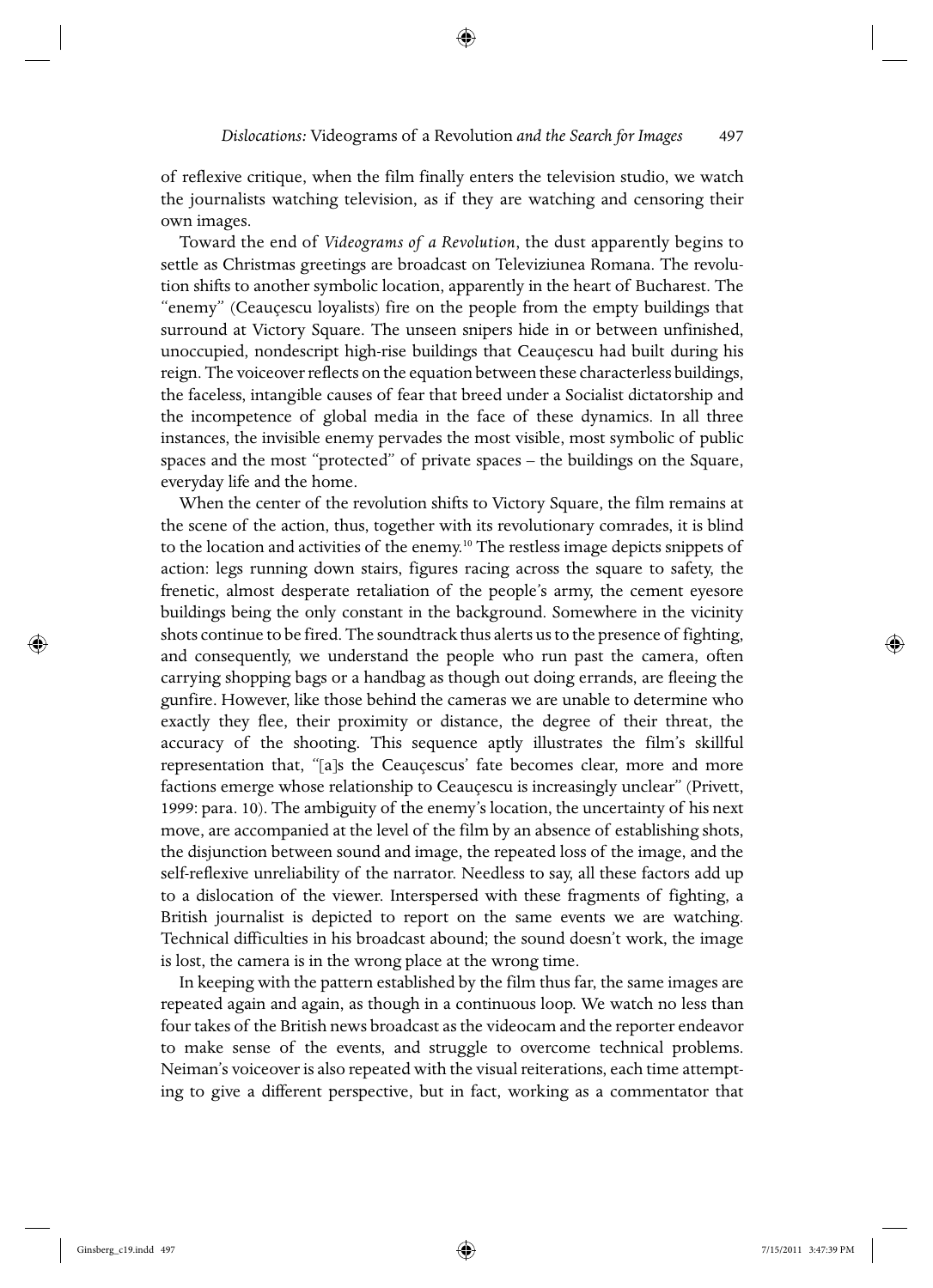⊕

demonstrates the manipulation of the media's version of events. Even in the hands of the revolutionaries and their Western sympathizers, the television image fails to locate the nerve center of the revolution. As we have already seen, these repetitive layers of flawed television images are woven into *Videograms of a Revolution* to witness the instability, and as Neiman's voiceover says, the impotence of the media which nevertheless, in its struggle with the revolutionaries for control of the image, enables the forward motion of the revolution.

Thus, together with this skepticism toward television images, *Videograms of a Revolution* witnesses the shift from images that create one kind of political reality and its accompanying version of history, through images that create another historical moment, a moment that is, via the use of the image, articulated as democratic. In one of the most powerful images of the film, we see the corpses of Elena and Nicolai Ceauçescu lay wasted in the gutter on Christmas Day, 1998. These images are also secondhand, thereby underlining the cheapness of the Ceauçescu lives within the narrative logic of revolution. The dead couple is shown at a distance, in a grainy image that would make identification without the voiceover impossible. The film then zooms outwards to reveal that the corpses are shown on a television screen, somewhere in the streets of Bucharest, three times removed from the reality of the viewer of *Videograms of a Revolution*. People are gathered around the television, they applaud, they celebrate while, and most importantly, their video cameras continue to record events in the midst. At this remove, Farocki and Ujica's film is uninvolved and thus, able to be more skeptical than the Romanian viewers of the diegesis, enabling the viewers of *Videograms of a Revolution* to wonder about the future of a unified Romania. Nevertheless, despite the distance and resultant ambiguity of the images of the Ceauçescu corpses, we are, at the very least, confident that radical change has been effected, the dictatorship has fallen. Somehow, somewhere in the gaps between what we have seen and what we now know took place, between the events and their representation, this uneven tapestry of found images has spawned a once unimaginable revolution.

# **Bigger Pictures**

How to interpret this provocative trajectory? It is, on one level, the realization of the aspiration for a radical revolutionary image. Although in a very different guise, in response to a very different set of social and political parameters (Communist dictatorship, as opposed to Capitalist bureaucracy) *Videograms of a Revolution* finds what Eisenstein, Brecht, Godard, and Kluge among others were looking for. *Videograms of a Revolution* locates an image that inspires the masses to revolt against their oppression. Unlike the ancestors I am here attributing to the film, *Videograms of a Revolution* does not find an image that agitates through the force of its visual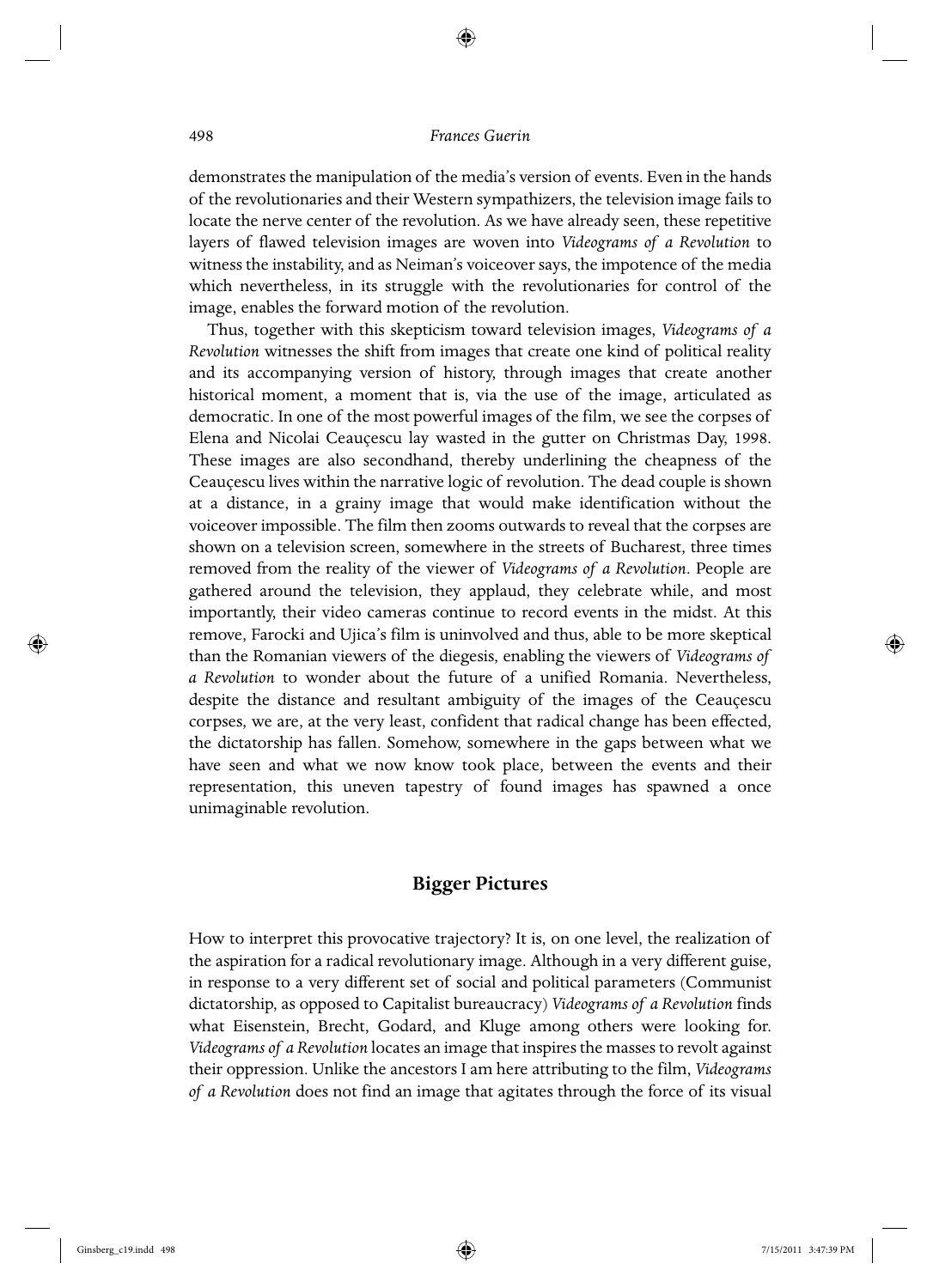construction. While Farocki and Ujica's particular form of montage culls from the history of experimental filmmaking, those televisual, film and video images it discovers are not formally innovative. Together, the content of the re-presented images and their formal arrangement seize the necessity of realist legibility as the key to widespread accessibility. While *Videograms of a Revolution* is aesthetically innovative and at the vanguard of visual discourses of political possibility, it is reliant on images that claim to do no more than document what takes place before the camera. Through its distinction from the footage it appropriates *Videograms of a Revolution* demonstrates that the key to a revolutionary image lies in its production, distribution, exhibition contexts, and the audiences that await it. And, we could add, *Videograms of a Revolution* foregrounds what makes all of Farocki's images "revolutionary" or avant-garde. Namely, through his form of editing, of placing culled images together, Farocki's project is to school us to see and interpret images through revolutionary eyes. As W.J.T. Mitchell (2005) argues, it is not the image itself, but how it is used, the life that it leads which is at the heart of political mobilization. Thus, in their tapestry of second hand images, Farocki and Ujica find an image that not only creates and documents history, but more importantly, it is an image that teaches us how to see and interpret that documentation or representation of history.

Is this why Farocki, the German filmmaker and theorist, whose intellectual formation took place in a post-Vietnam Berlin sieged by anger and radical possibility, is attracted to these events? Because here in Romania, he finds the ultimate imbrication of film and history, as the voiceover of *Videograms of a Revolution* observes, where the image is the condition of history and history is the condition of the image? I think for Farocki it is more than an opportunity to document this double-edged victory of the image, however cautious this documentation might be.

Romania 1989 is the perfect forum in which to confront the concerns of Germany and other European countries in 1992, concerns that also exceed national borders. Postunification Europe has continued to be preoccupied with questions such as how to negotiate political and economic inequality between member states, how to define national identity, belonging, relations between insiders and outsiders. Similarly, questions such as what is and should be the responsibility of one country to the histories of others? As in Romania, these questions have been asked in Germany especially against a background of attempts to reduce national sovereignty. And all the time, left-wing intellectuals have continued to influence and interrogate the parameters of the public sphere through images. Thus, the concerns of the newly unified Europe are also being worked out here in Socialist Romania. This is not to say that events and their aftermath in Romania are allegories of events in East Germany, but that they are relevant and share characteristics.

In his 1994 film *Die führende Rolle* (The Leading Role), Farocki gives us a glimpse of the imbrication of the image and history on the path toward confronting the conundrum created by the events of 1989 in Europe. The film uses all the familiar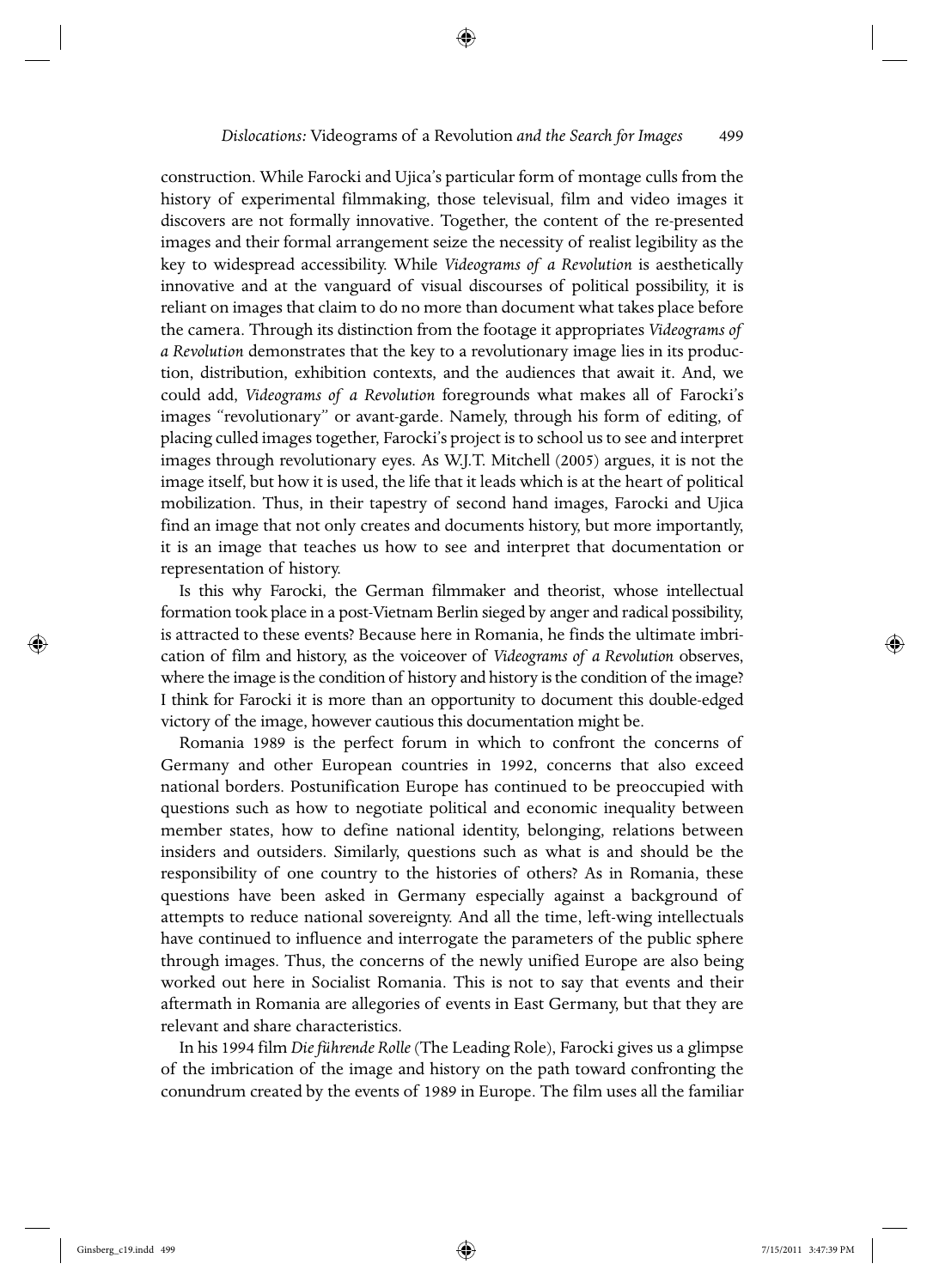⊕

Farocki strategies of culling and re-presenting images as it searches for an image that will describe, define, explain, and five years later, teach us how to see and interpret the widespread upheavals of the fall of the Berlin Wall in 1989. In keeping with Farocki's iconoclasm, there is no such ideal image, and yet, the search must nevertheless continue. In turn, the cinema and other moving images are the perfect way to represent and interrogate these questions, to continue the search. The cinema's mobility to transcend national borders – not only at the level of the aesthetic, but more recently in Europe, through its production, distribution and exhibition networks – is equal to the task of relocating the concerns of one country into those of another.<sup>11</sup> Today, with the advent of new technologies, and especially access to the World Wide Web, other forms of image production perhaps more easily access and generate socially and politically engaged street-level activism. However, in the 1990s, the cinema, video and television were still the available media to represent at all levels the mobility and international identities of a unified, if not coherent, Europe.

Bucharest and Timisoara, 1989 might thus be understood to present Farocki with the opportunity to continue the search for an image that was begun in Berlin 1989, and later, in *Die führende Rolle* in 1994. In Romania, Farocki and his co-image makers discover that the image of the revolution is elsewhere, dislocated from the still and moving images on which he had previously been looking. I have argued that *Videograms of a Revolution* finds this elsewhere in the way images are made, who makes them, who has access to their production, who consumes them, and how they are interpreted. The film's capacity to see this elsewhere is reflected in the spatiotemporal dislocations repeated at the level of the film's structure, dislocations that are, in turn, enabled by its choice to recycle and re-present the past and its images. As Young points out, the dead past and the possibility of a democratic future become visible in the lag between what happened and what is represented, what the image captures and the aleatory nature, thus the truth-status, of the events being documented. This is transposed to *Videograms of a Revolution* when the events retain the traces of authenticity because they always happen just offscreen, in the enforced pauses or structural spaces. To put it another way, the dislocation or disjuncture between Romania's Communist past and democratic future is echoed in the empty spaces between film fragments to invoke by association a nostalgia for an image of the revolution that was never really found in other European countries, particularly in Germany. Images of revolution, and revolutionary images were perhaps harder to come by in Germany because of a number of structural factors relating to the unfolding of events that led to the eventual opening of the border between East and West. The quiet, peaceful secession of power was opposed to the relatively abrupt violent eruptions that resulted from the overthrow of Ceauçescu's Stalinist-like regime, a dictatorship that refused to loosen its grip on the media to the very end.

Lastly, in spite of my emphasis on *Videograms of a Revolution* as a film attributable to the oeuvre of Harun Farocki, Farocki the radical political documentarist, film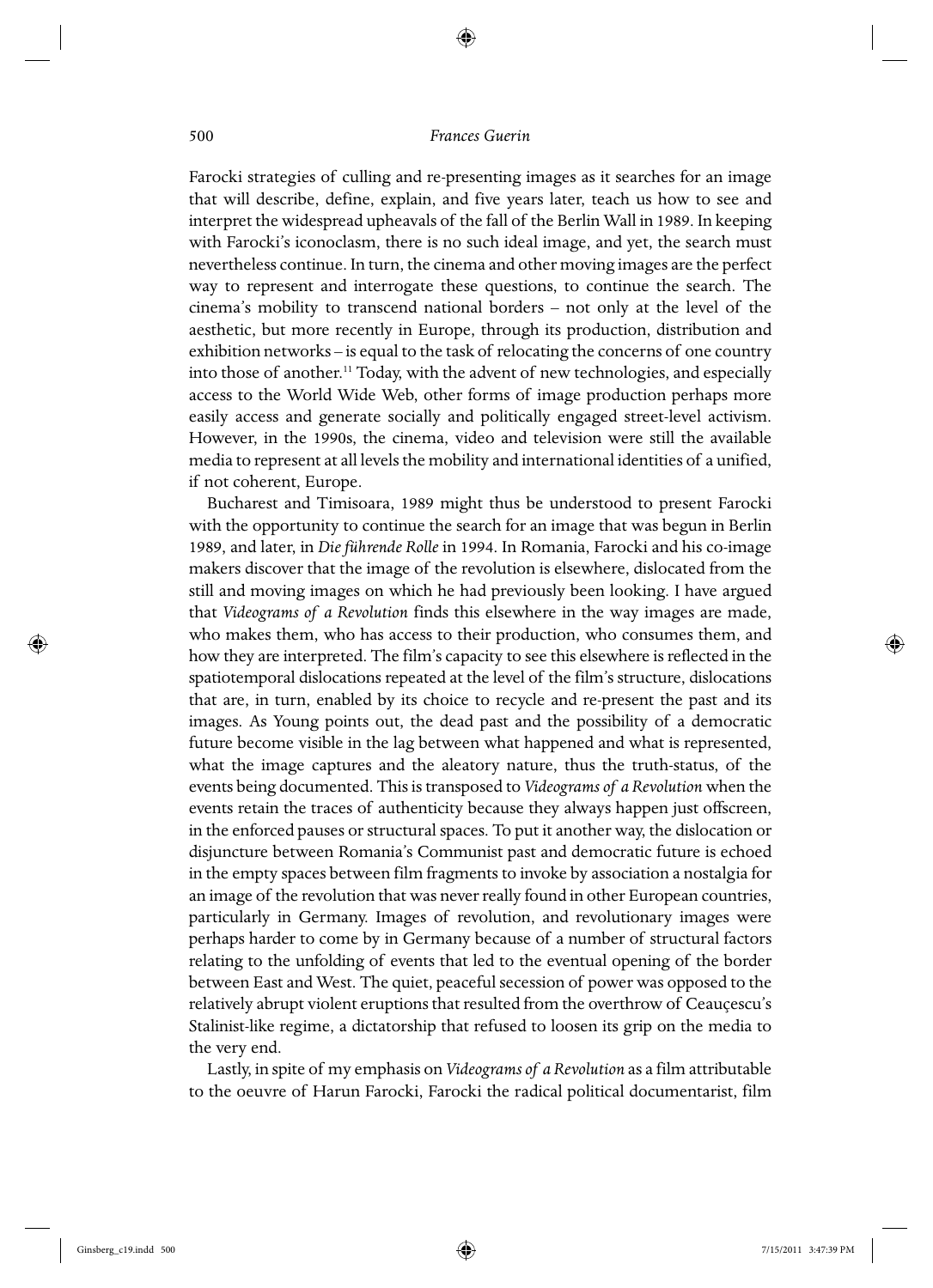author and essayist is simultaneously, displaced, even dislocated, from the film. Indeed, this level of dislocation is both critical to the film's political edge and to its continuity with Farocki's other films. On the most obvious level, *Videograms of a Revolution* is a collaborative project written and produced with filmmaker Andrej Ujica.12 Indeed, Ujica's preoccupation with the subject and form of *Videograms of a Revolution* preexists the film. His coedited collection might be considered a textual storyboard that extends from documentation to analysis to theorization of the "television revolution," just like *Videograms of a Revolution* (Amelunxen and Ujica, 1990). In addition, the writer-director-producer team diffuses its stability as a locus of meaning through the equal status given to their film, that of amateur film and video footage, and anonymous television images. Beyond these manifest diffusions of authorship, the film's belief that a revolutionary image is identifiable through appropriation of the contexts of production, dissemination and, most importantly, reception by us, is returned to the authorial distance from a definitive stylistic expression, narrative didacticism and identifiable conceptual maneuvers. Thus, as much as *Videograms of a Revolution* exemplifies the concerns of Farocki's other films, it also stands apart. The film's distinction is marked through its dislocation of the image it is looking for. And significant to the displacement of Farocki and Ujica as auteurs is the location of this image in a place where it was least expected – a television image produced by and for the people.

Farocki does not believe he can achieve what other image makers cannot. He may persist in the search for a revolutionary image, for images that revolutionize. However, *Videograms of a Revolution* also testifies to the impossibility of finding those images through the camera lens of the well-known filmmaker from the West. To be sure, his images are only a part of a process of continuing production and reproduction of images. Farocki's practice and politics are wedded to archives and repositories of used, discarded, forgotten images. This is perhaps why he has no problem with the reproduction of his own images.13 The images which bring about the fall of the Ceauçescu regime have nothing to do with Harun Farocki's film. And neither are they stylistically vanguard, they do not break new aesthetic ground. On the contrary, the image that is used to challenge, and ultimately to set in motion the toppling of this dictatorship, the image of political agitation and revolution is produced by a realist, often handheld camera that portends a mimetic reflection of profilmic events. Quite simply, this revolution is enabled through the availability and accessibility of certain image making technologies. Television, home video, handheld 16 mm cameras are technologies that in 1989 Romania enabled the production and distribution of the image to be put in the hands of the people. It is this potential for the image to be appropriated by the people at every level, from production through spectatorship, which momentarily holds the promise of political agitation. For *Videograms of a Revolution* this promise is apparently only ever momentary because, in its anticipation of the Romanian revolution's eventual co-optation, as well as that of its images, the film takes on a nostalgia for that revolution that is always located outside the frame.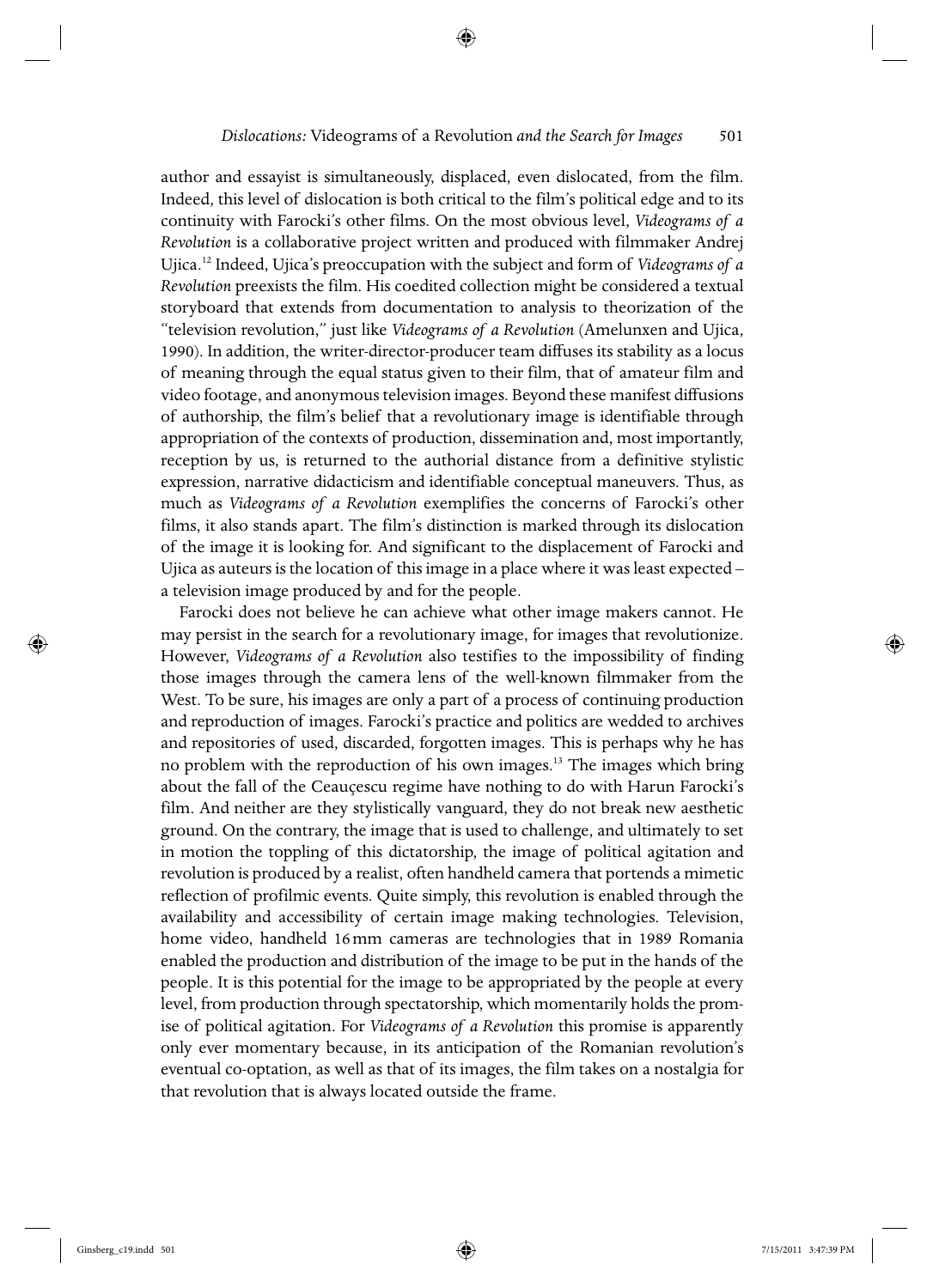⊕

In conclusion, I want to suggest that *Videograms of a Revolution*'s belief in the power of images does not stop here, for it is visibly uncomfortable with, and distant from the results of the revolutionary action: the grotesque sight of the Ceauçescus lying dead by a wall as it was broadcast on television. The film thus goes one step further in a gesture that can be read as its stake to transgress national borders. The film implicitly critiques the instantaneity, superficiality, and sensationalism of global television reportage of this and similar events. On every level – aesthetic, production, distribution, and exhibition – this film is all that global television is not. *Videograms* compiles fragments of amateur and professional footage that invite us to witness the events unfold a day at a time over the course of ten days, sometimes an hour at a time, a minute at a time – always being careful to indicate the timing of the events through intertitles. The temporality of the slow-moving narrative, the accumulation of ideas and information enables a gradual revelation of the momentous nature of events. This monumentality is distinct from the spectacularization of historical events in the media. For the magnitude of the revolution is here depicted in all its complexity, with all of its contradictions and impossibilities exposed. It is of a different genre from the revolution shown on Western television in which the victory of democracy over dictatorship is an unqualified cause for celebration.

But, of course, *Videograms* also replicates the structure of cable television. As Farocki points out in a recent interview: cable television has several images on screen at once, "the stock information here and the weather information there, one correspondent in real time here and a tiny image with archival footage there … we're looking at several images, creating interrelations among images and texts. [...] It's like having an editing table in front of us" (Griffin, 2004: 163). Farocki here connects the form of cable news and his use of multiple screens to create interrelations between frames, between images and texts, between fragments of used footage, within and between the three parts of his *Eye/Machine* trilogy (2001–2003). However, this conscious shift away from a linear, deductive narrative is already in place in *Videograms of a Revolution*. Similar to the viewer of cable television, or even of Farocki's multiscreen gallery installations, that of *Videograms* also finds history and its images in the gaps between different images, different locations, different cameras, between text and image. As in his later digital *Eye/Machine* works, the images that comprise *Videograms of a Revolution* are edited to create concepts, not as pieces of a larger story: Farocki leans on Benjamin's notion of the *Gedankenbild* here to articulate the innovation of his late twentieth century "idea-image."

Following the thread of the moebius strip, the gaps of *Videograms of a Revolution* are in stark contrast to the information sound bites of global television in its coverage of events "as they happen," between commercials, in a format that prohibits both understanding and memory of the events." Because, as *Videograms of a Revolution* itself exposes, the mainstream media images may be multiple, complex, and fractured, but they are empty and amount to a singular perspective,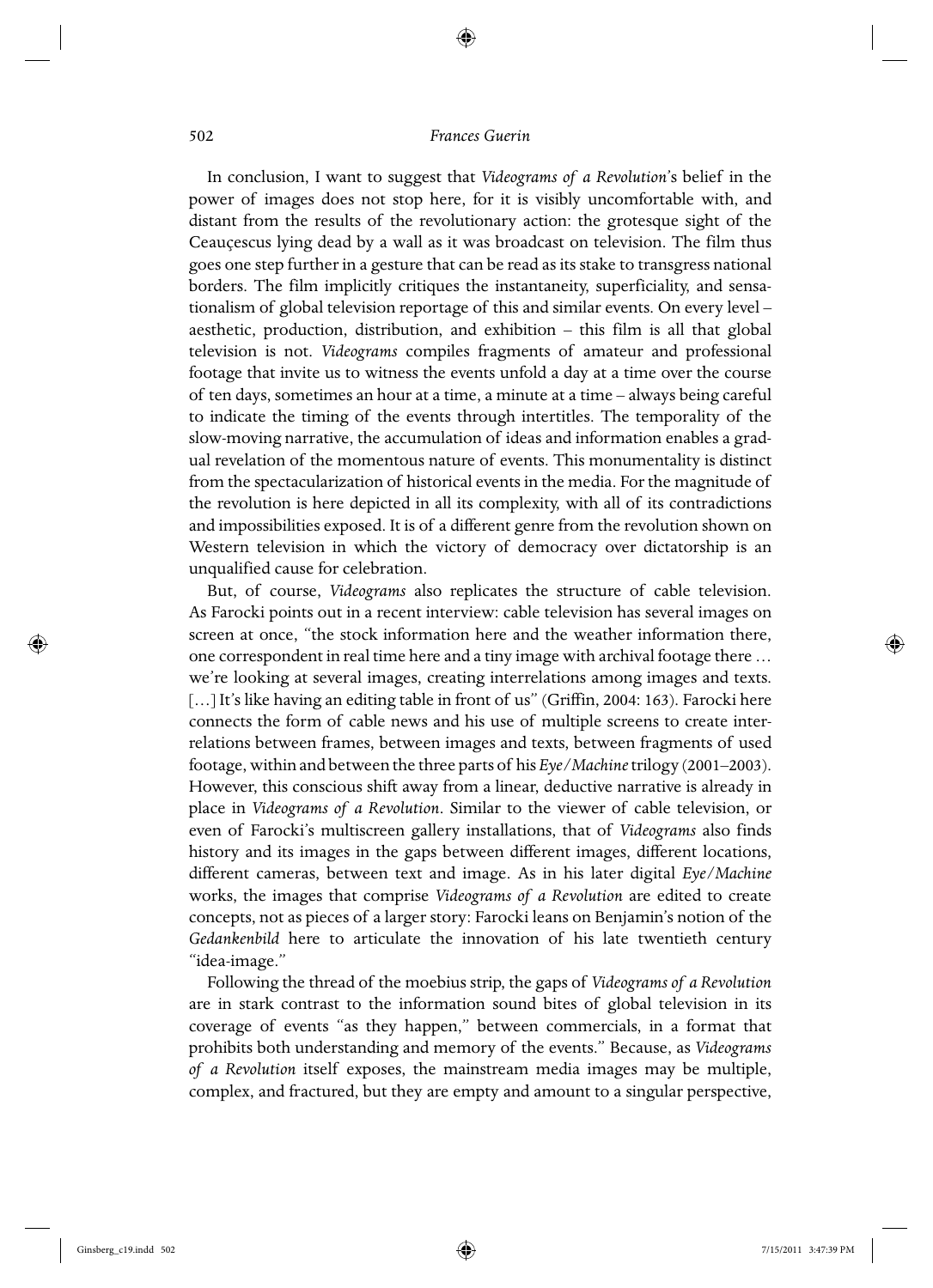a biased communication to a privileged Western audience. These commercial images feign to communicate truth, not the interface of history and representation. For *Videograms of a Revolution*, history emerges from the confusion and dislocation of the cameras, the back streets of Bucharest, on the road between locations, in all of those spaces where cameras, be they official, amateur, television, film have difficulty going.

It must be conceded that, in spite of its relevance to a crosscultural, international audience, *Videograms of a Revolution* was released at select film festivals and is unlikely to be widely screened in the future. It has recently been released on DVD, but nevertheless, the film is unlikely to attract attention beyond a specialized audience of students and critics. And, unlike most of his other films, the film has never been reappropriated by Farocki for his gallery installations. Perhaps if it were to have a lot of attention, *Videograms of a Revolution* would lose its critical edge? For its success as an iconoclastic homage to the power of the image, its critique of the production, circulation, reception of what we might call the global television document, and by extension of its own aesthetic and function, is dependent on its distance from the aesthetic, exhibition, and reception of these images it appropriates with skepticism. While the film is international and reaches far beyond the specificity of that which it documents, it has to remain outside of the structures that enable it, in order for the critique of the same structures to carry credence.

Despite the differences between the work of Kluge, and other contemporaries such as Straub and Huillet, *Videograms of a Revolution* reintroduces the iconic possibilities of moving images into a politically and ideologically charged landscape. And in this tumultuous arena, the film locates the potential revolutionary power for the image. However, this potency will not be discovered in the places and spaces where revolutionary filmmakers such as Vertov, Godard, Kluge carried out their explorations. According to *Videograms of a Revolution,* the search for a politically productive image has been dislocated from the radical aesthetic, in particular, the aesthetic of montage. It is, so Farocki and Ujica would have it, in the availability and accessibility of all stages of moving images – their production, distribution, exhibition and reception – to the people who make them, use them, comment on and believe them.

This research was supported by a Marie Curie Intra European Fellowship within the 7th European Community Framework Programme.

# Author's note

Frances Guerin teaches in Film Studies at the University of Kent, UK. She is the author of *A Culture of Light: Cinema and Technology in 1920s German* (University of Minnesota Press, 2005) and *Through Amateur Eyes: Film and Photography in Nazi*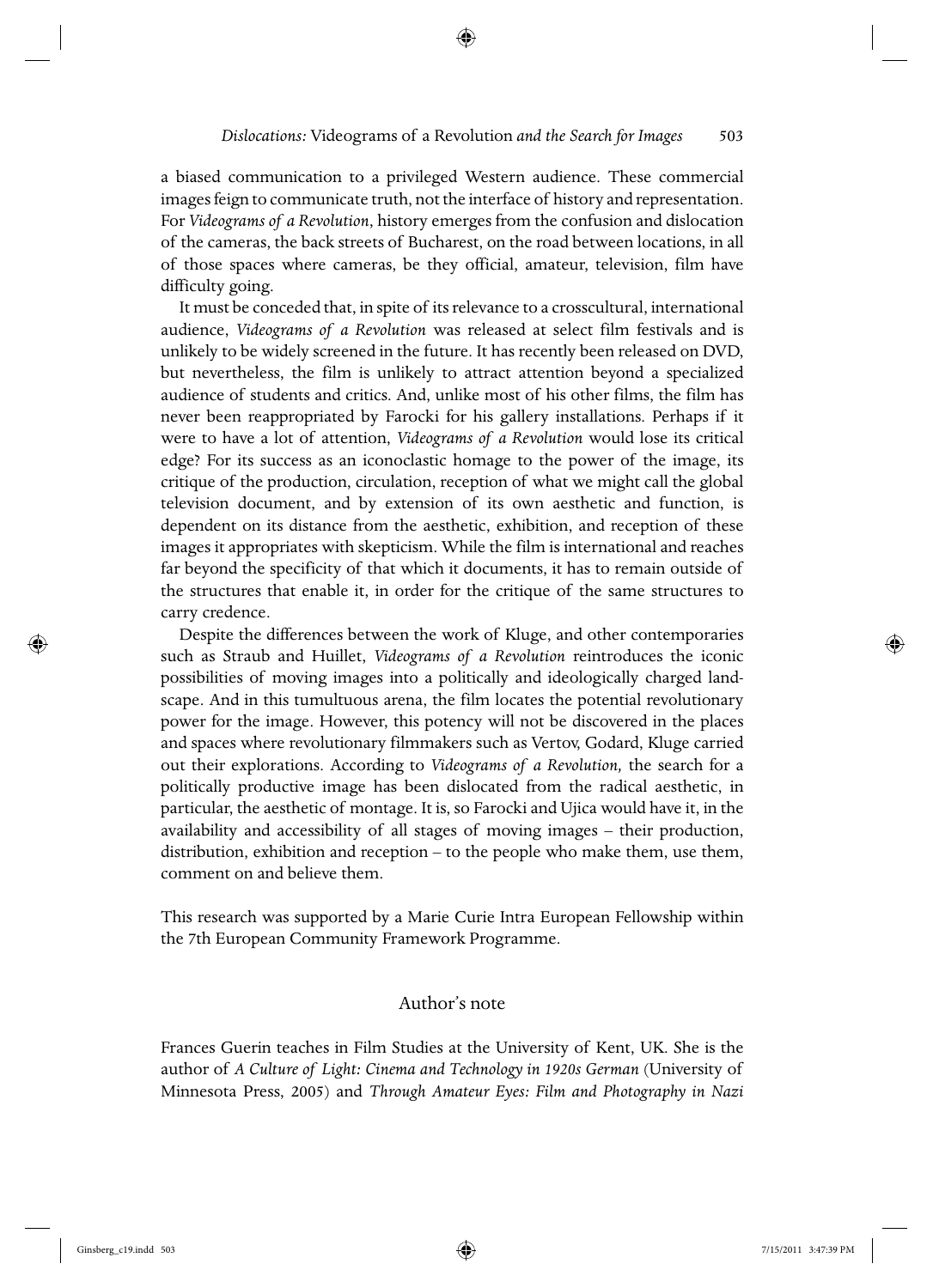⊕

*Germany* (University of Minnesota Press, forthcoming). She is coeditor of *TheImage and the Witness: Trauma, Memory and Visual Culture* (Wallflower Press, 2007). Her articles have appeared in international journals, including *Cinema Journal*, *Screening the Past*, *Film and History*, and *Cinema e Cie*.

# **Notes**

- 1 See also *Ich glaubte Gefangene zu sehen/I thought I was Seeing Convicts* (2000). For a comprehensive filmography, see http://www.farocki-film.de (accessed February 14, 2011).
- 2 See Jill Godmilow's film, *What Farocki Taught* (1998).
- 3 This is taken from the film.
- 4 See Ernst and Farocki (2004). There is a growing literature on the found footage and compilation films, both of which can be thought of as antecedent to *Videograms of a Revolution*. Rather than reading Farocki's film within this context, I point the reader toward this literature. See, for example, Wees (1993); Bruzzi (2000).
- 5 This emphasis on the life of the image beyond the nevertheless experimental frame also places Farocki's work squarely within the tradition of radical political documentary. Filmmakers such as John Grierson and D.A. Pennebaker, Jean Rouch and Chris Marker become his predecessors. To follow Farocki's work along these lines, particularly as it relates to this tradition of filmmaking in Europe, see Guerin (2008).
- 6 Films such as Emile de Antonio's *In the Year of the Pig* (1968) and *Millhouse. A White Comedy* (1988) come to mind here as leading examples of this genre of found footage and compilation film.
- 7 Again, this is a conceptualization of film and mode of filmmaking that I discuss in "Radical Aspirations Historicized" (2008). It is perhaps most strongly associated with the work of Dziga Vertov and Sergei Eisenstein in Germany, and Theodor Adorno and his student Alexander Kluge in Germany.
- 8 Farocki articulately explores this idea in his other films such as *Arbeiter verlassen die Fabrik/ Workers Leaving the Factory* (1995) and *Der Ausdruck der Hände/The Expression of Hands* (1997). In both films, Farocki turns to the archives of film history in search of iconic images and gestures for a "visual archive of cinematic topoi" that might function like a dictionary of images for the future. See Ernst and Farocki (2004).
- 9 On the notion of Farocki as continuing Brecht's pursuit of film as a model for action and film as a didactic tool for the assumption of power and knowledge, see Elsaesser  $(2004b).$
- 10 On this movement of the revolution between Timisoara and Bucharest, and again between different spaces and places that held immense symbolism, see Ujica (1990).
- 11 I am thinking here of the dramatic changes that have taken place in the structure of the European film industry. In particular, European Commission incentives at the level of funding, distribution, and exhibition policies have been developed to nurture a creative and economically successful industry. See, for example, Finney (1996).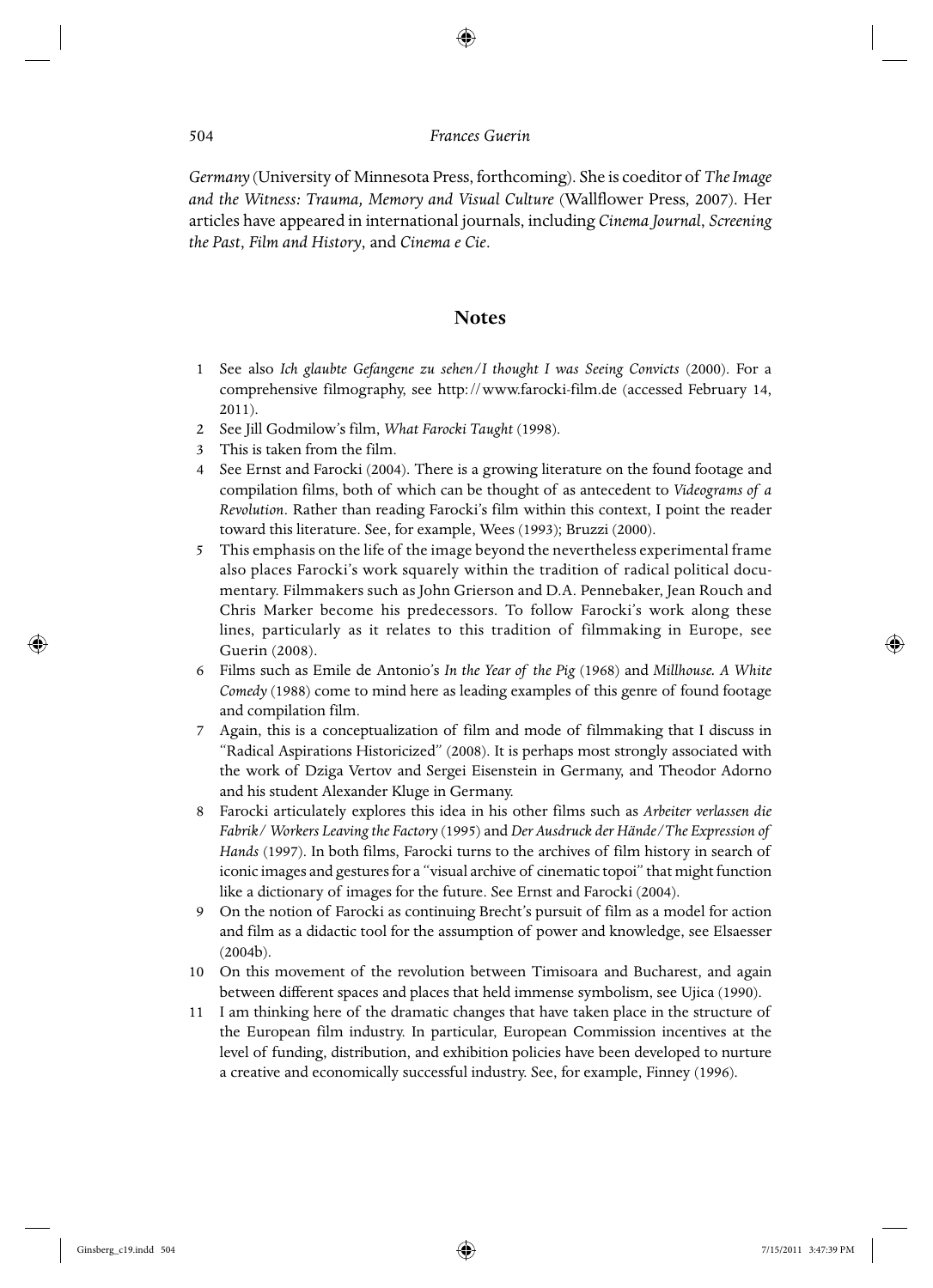#### *Dislocations:* Videograms of a Revolution *and the Search for Images* 505

⊕

- 12 Even though Ujica is Romanian born, during the conception of the film and its making he was living in Germany where he was a lecturer in literature and media at the University of Mannheim, 1985–1992.
- 13 Godmilow's *What Farocki Taught* (1998) is in fact a remake of Farocki's 1969 film, *Inextinguishable Fire*, which is about napalm B, the jellied gasoline manufactured by Dow Chemical and used during the Vietnam War.

# **References**

- Amelunxen, H.v. and Ujica, A. (eds) (1990) *Television/Revolution. Das Ultimatum des Bildes*, Jonas Verlag, Marburg.
- Bruzzi, S. (2000) The event: archive and newsreel in *The New Documentary: A Critical Introduction*. Routledge, London, New York, pp. 11–39.
- Elsaesser, T. (ed.) (2004a) *Harun Farocki: Working on the Sight-Lines*, Amsterdam University Press, Amsterdam.
- Elsaesser, T. (2004b) Political filmmaking after Brecht: Harun Farocki, for example, in *Harun Farocki: Working on the Sight-Lines* (ed. T. Elsaesser), Amsterdam University Press, Amsterdam, pp. 133–153.
- Ernst. W. and Farocki, H. (2004) Towards an archive for visual concepts, in *Harun Farocki: Working on the Sight-Lines* (ed. T. Elsaesser), Amsterdam University Press, Amsterdam, pp. 261–286.
- Farocki, H. (2004) "Viewfinder": a conversation with Harun Farocki, *Artforum*, 43 (3), 162–163.
- Finney, A. (1996) *The State of European Cinema. A New Dose of Reality*, Cassell, London.
- Foster, H. ( 2004) Vision quest. *Artforum*, 43 (3), 156–161, 250.
- Griffin, T. (2004) *Artforum*, 43 (3), 162–163.
- Guerin, F. (2008) Radical aspirations historicized: the European commitment to political documentary, in *The Oxford Handbook of Film and Media Studie*s (ed. R. Kolker), Oxford University Press, New York.
- Mitchell, W.J.T. (1986) *Iconology: Image, Text Ideology*, University of Chicago Press, Chicago.
- Mitchell, W.J.T. (2005) *What Do Pictures Want? The Lives and Loves of Images*, University of Chicago Press, Chicago, London.
- Privett, R. (1999) The revolution was televised. *Central European Review*, 1, 17, http://www. ce-review.org/99/17/kinoeye17\_privett.html (accessed February 14, 2011).
- Ujica, A. (1990) im Gespräch mit Livius Ciocârlie, Serban Foarta, Andrei Plesu and Mihai Sora, "Zeit und Bildplätze," in *Television/Revolution. Das Ultimatum des Bildes* (eds H.v. Amelunxen and A. Ujica), Jonas Verlag, Marburg, pp. 27–75.
- Wees, W. (1993) *Recycled Images: The Art and Politics of Found Footage Films*, Anthology Film Archives, New York City.
- Winston, B. (1988) Direct cinema: the third decade, in *New Challenges for Documentary* (ed. A. Rosenthal), University of California Press, Berkeley, Los Angeles, pp. 517–529.
- Young, B. (2004) On media and democratic politics: videograms of a revolution, in *Harun Farocki: Working on the Sight-Lines* (ed. T. Elsaesser), Amsterdam University Press, Amsterdam, pp. 245–260.

⊕